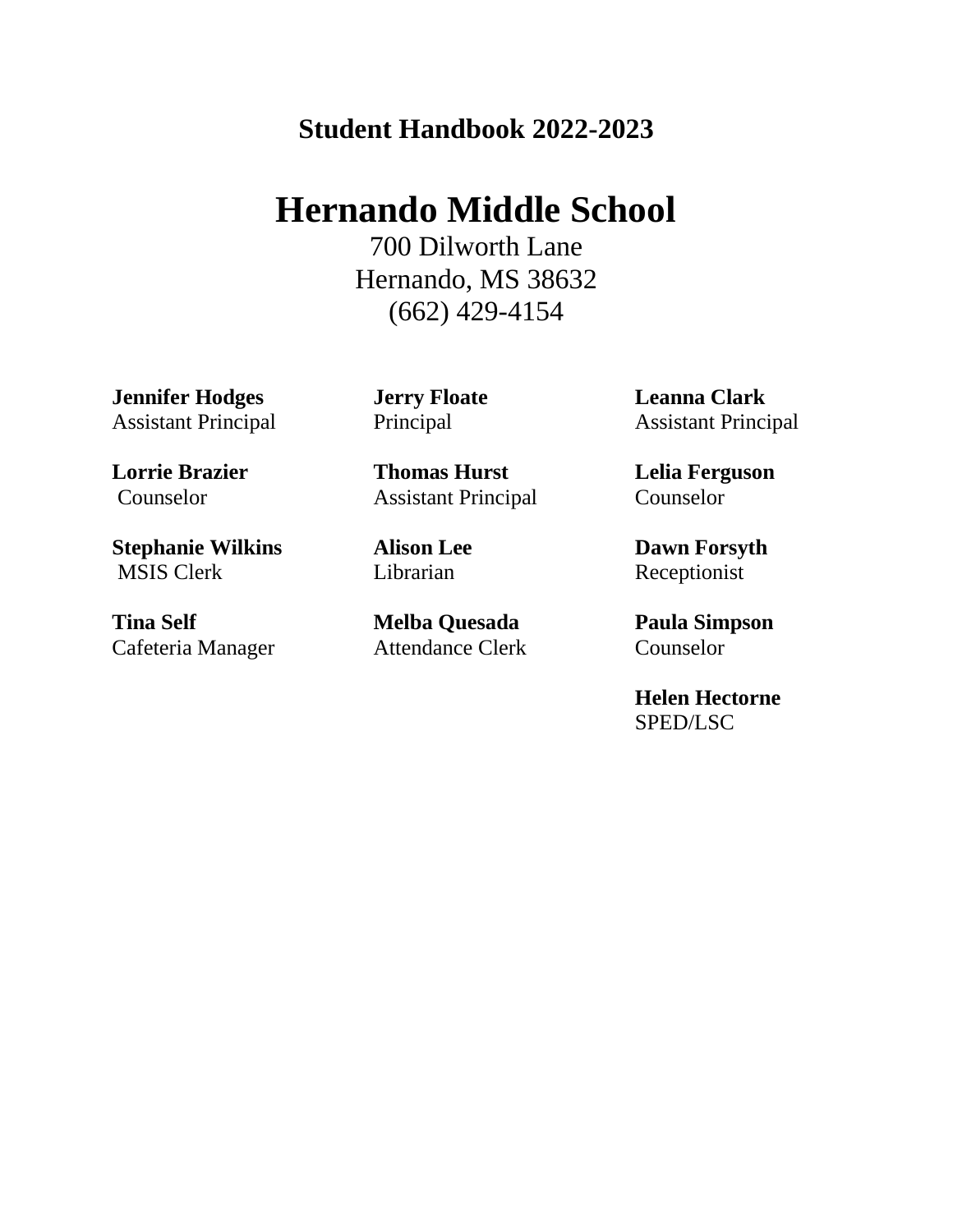# **BELL SCHEDULE 2022-2023**

# **th and 8th Schedule**

Homeroom: 7:00-7:15 st 7:15 – 8:03

nd 8:06 – 8:54

Advisory/Break 8:56 – 9:06

rd 9:09 – 9:58

th 10:01 – 10:50

th 10:53 – 12:13

| 1 <sup>st</sup> Lunch | 10:15-10:40     |
|-----------------------|-----------------|
| 2 <sup>nd</sup> Lunch | $10:50 - 11:15$ |
| 3rd Lunch             | 11:18 - 11:43   |
| 4 <sup>th</sup> Lunch | 11:46-12:11     |

th 12:13 – 1:05 th 1:09 – 1:57 th 2:00 – 2:50

## **6th Grade Schedule**

Homeroom: 7:00-7:15 st 7:15 – 8:05

nd 8:08 – 8:54

Advisory/Break 8:56 – 9:06

rd 9:09 – 9:58

th 10:01 – 10:50

th 10:53 – 11:43

| 6th 11:46-1:05        |                                 |
|-----------------------|---------------------------------|
| 5 <sup>th</sup> Lunch | 12:13-12:38 (Science and Math)  |
| 4 <sup>th</sup> Lunch | 12:41-1:06 (ELA and Social St.) |
| 7th 1:09 - 1:57       |                                 |
| 8th 2:00 - 2:50       |                                 |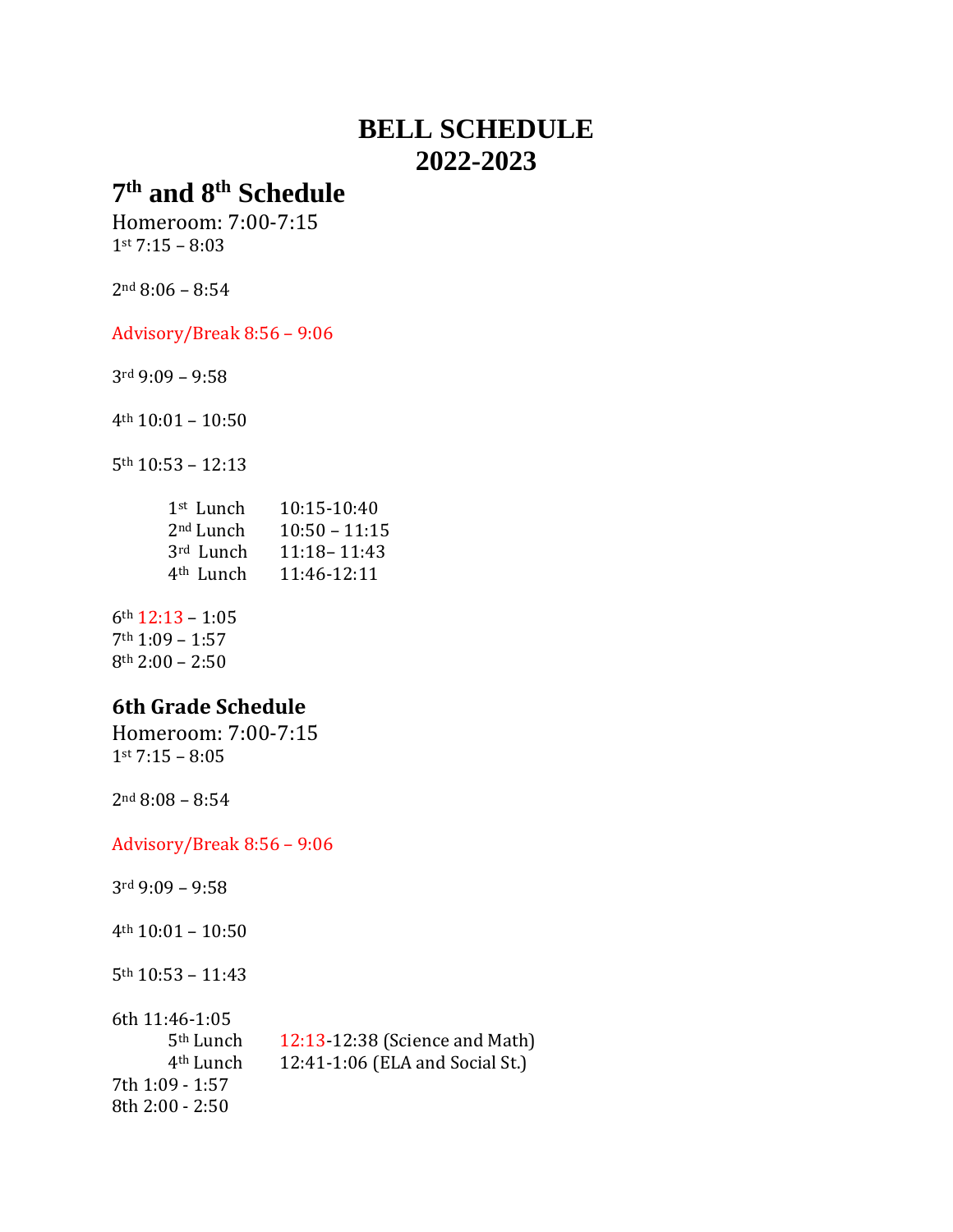**Welcome to the 2022-2023 school year. Each year of school is important, and as you begin your school year, the DeSoto County School District will strive to provide opportunities for you to develop academically, physically, socially, and emotionally. At the time of writing this handbook, these following policies were the most up to date. Please periodically check the district website for up to date board policies.**

# **ACCREDITATION STATUS**

Hernando Middle School is part of the DeSoto County School System, which is the largest school district in the State of Mississippi.

Every school in the district is accredited by the Mississippi Department of Education Commission on School Accreditation and by the Southern Association of Colleges and Schools, which is the highest accrediting agency.

# **VISITORS**

All visitors must enter and exit through the school office. Visitors must follow the school dress code during visitations at HMS. Our school does not permit visitors into the classrooms during regular school hours without clearing your visit with the Principal.

# **SCHOOL BOARD POLICY**

The most current school board policies can be found at [www.desotocountyschools.org](http://www.desotocountyschools.org/) . Please check periodically for updates, changes, and additions.

# **UPDATING THE SCHOOL**

Please update the school when you change your phone number, address, or place of employment. We want to be able to contact you in case of an emergency. Please contact the HMS counselor's office to change any information.

# **School Hours: 7:15 A.M. – 2:50 P.M.**

Parents – Please do not drop off your students before 6:45 A.M. and please have them picked up by 3:00 P.M., as there will be **no supervision before or after these times**.

\*\*\*Hernando Middle School **does not** allow delivery of flowers or gifts to students, nor do we allow classroom parties or birthday parties in the cafeteria.

# **Asbestos Management Plans**

The Desoto County School District has asbestos management plans for each school in accordance with the Asbestos Hazard Emergency Response Act. The management plan can be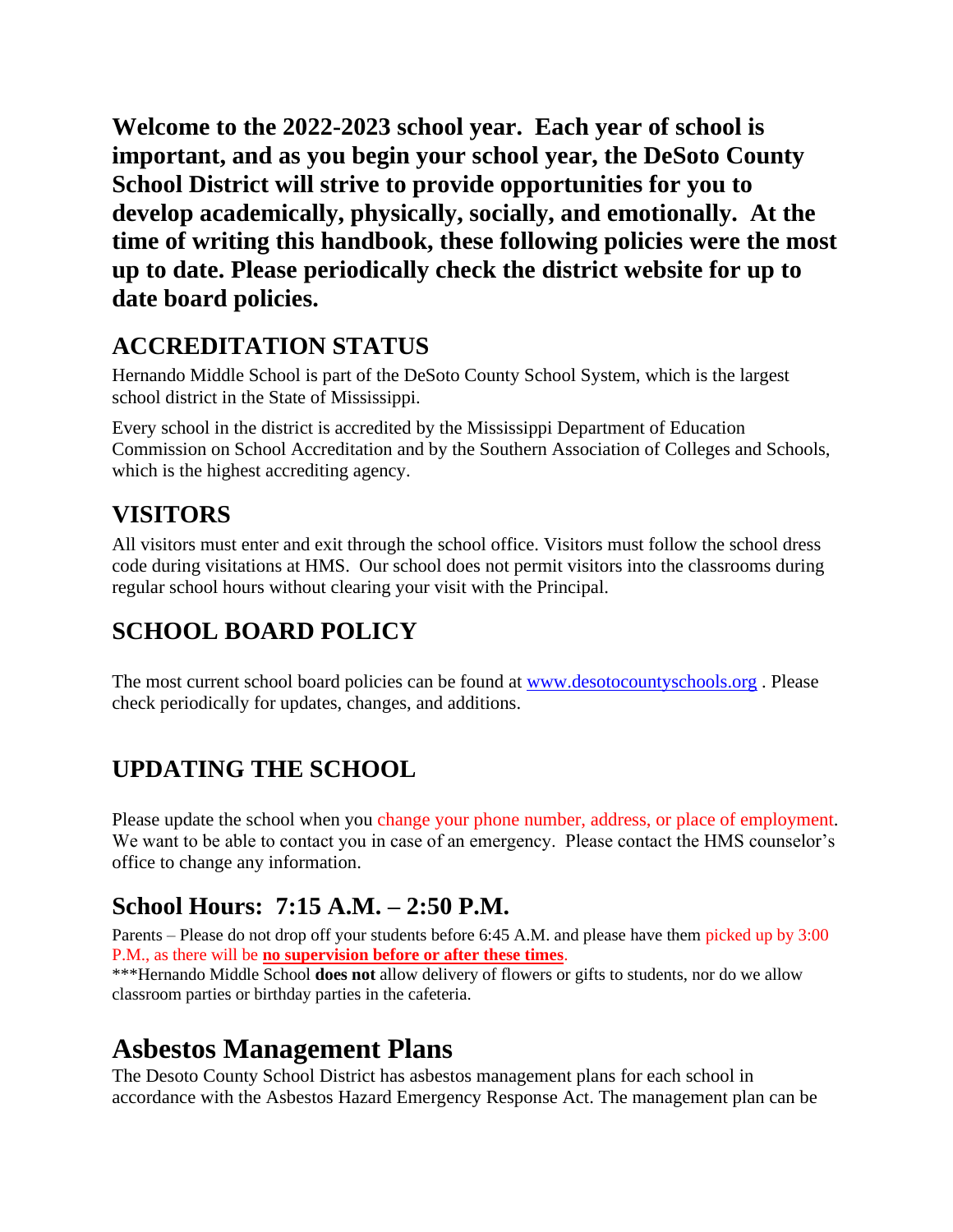reviewed in the main office of the school. Any questions may be directed to Desoto County Board of Education, Jerry White at 662-429-5271.

## **ATTENDANCE/EXCUSED ABSENCES**

The Office of Compulsory School Attendance Enforcement is responsible for ensuring that all Mississippi students are afforded the opportunity to attend school and to enforce the Mississippi Compulsory School Attendance Law §37-13-91 of the Mississippi Code 1972 Annotated. The law governs compulsory school attendance. It requires a parent, legal guardian or custodian who has legal control or charge of a child age six (6) to seventeen (17) to enroll him or her in an education program (i.e. public, private or home school). Student enrollment must occur except under the limited circumstances specified in subsection three (3) of §37-13-91 which includes, but are not limited to, sending the child to a state approved, nonpublic, or educating the child at home in an organized educational program. July 1, 2003, the law was amended to include the following: a child, five (5) years of age, who enrolls in public kindergarten, will have to abide by the same guidelines as outlined in the §37-13-91.

The instructional day is therefore defined as a school day in which pupils are in regular attendance for scheduled classroom instruction for not less than sixty-three (63%) of the required instructional time, as fixed by the local school board for each school in the school district. The school board will review and approve the instructional time for each school in the school district annually prior to the beginning of the school year.

Each of the following shall constitute an excused absence:

- 1. Illness or injury that prevents the student from being physically able to attend school.
- 2. When isolation is ordered by the county health officer, the State Board of Health, or an appropriate school official.
- 3. Death or serious illness of a member of the immediate family, which includes grandparents, parents, brothers, sisters, stepbrothers, and stepsisters. **The absences must be approved by the principal or his/her designee**.
- 4. A medical or dental appointment documented with the proper excuse from the attending physician/dentist upon return to school.
- 5. Attendance at the proceedings of a court or an administrative tribunal if the student is a party to the action or under subpoena as a witness.
- 6. Observance of a religious event, **with prior approval** of the principal or his/her designee.
- 7. Attendance at an authorized school activity **with the prior approval** of the principal or his/her designee.
- 8. Participation in a valid educational opportunity, such as travel including vacations or other family travel, **with prior approval** of the principal or his/her designee.
- 9. An absence may be excused when it is demonstrated to the satisfaction of the principal or his/her designee, that conditions are sufficient to warrant the child's non-attendance. However, no absences shall be excused by the principal or his/her designee, when any student suspensions or expulsions circumvent the intent and spirit of the compulsory attendance law.

### **MIDDLE SCHOOL STUDENTS (6-8)**

- Seven (7) absences may be excused by a note from a parent/guardian.
- **Any** additional absence after the seven (7) excused by a parent/guardian not **must** be excused by a note from a doctor or other documentation excusing said absence.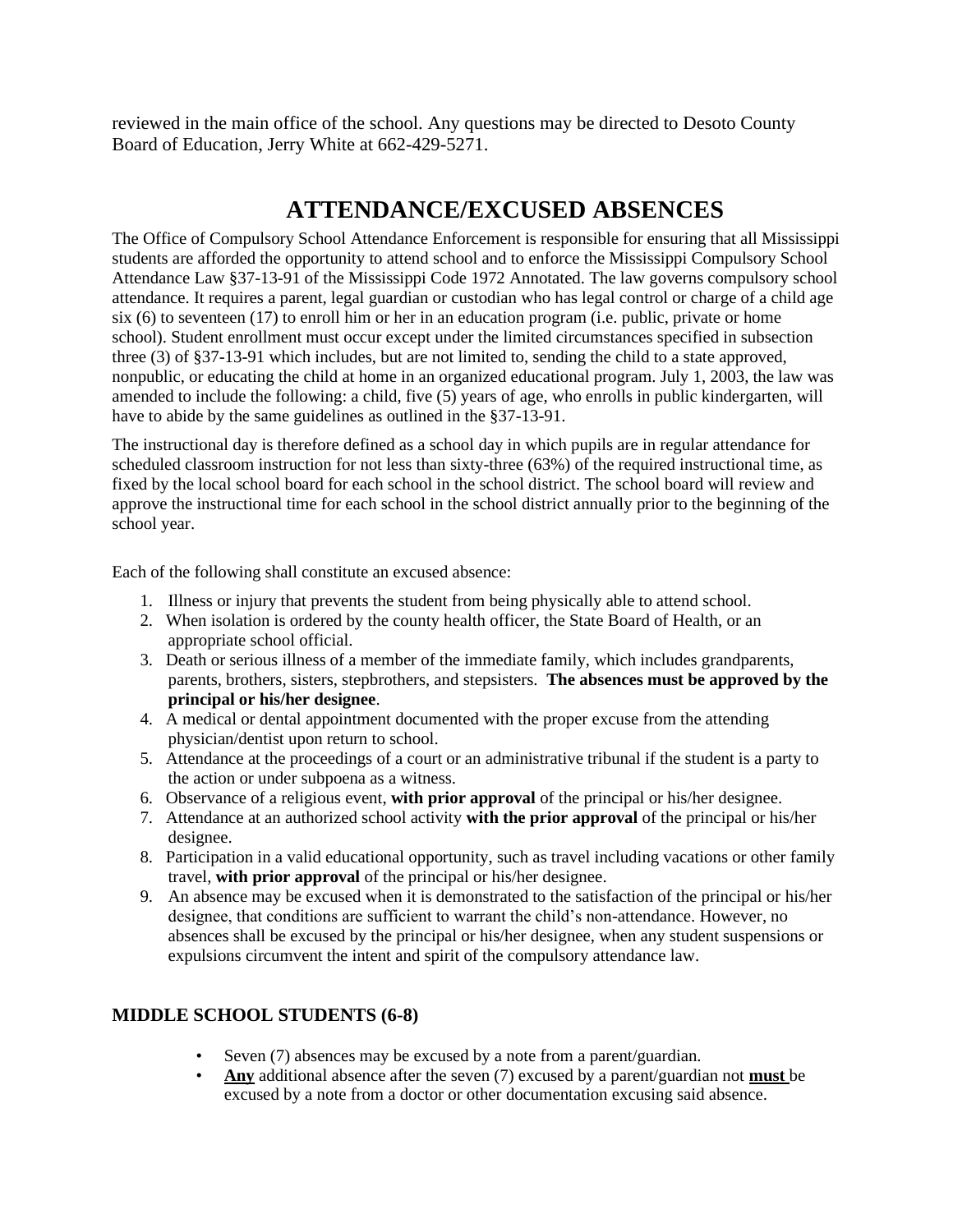- Any documentation being given for excuse of absence (s) **must** be submitted to the principal or his/her designee within two (2) days of returning to school, unless granted an exception by the principal for extenuating circumstances.
- When a student has exceeded five (5) unexcused absences, the Desoto County Attendance Officer shall be notified in writing within two (2) days by the school principal or his/her designee.

#### **Make-up Work Policy**

When a student is absent from school (excused or unexcused), the number of days allowed to complete any required make-up work is commensurate with the number of days missed to a maximum of five (5) days. For example, if a student is absent from school for one (1) day, the student has one (1) day to complete the required make-up assignments. If the student is absent for five (5) days, he/she will have five (5) days to complete his/her make-up work. If the student is absent for twelve (12) days, the student has five (5) days to complete the missed work. The principal has the discretion to allow additional time or limit the number of required assignments in extreme situations.

## **GRADING POLICY**

Students must demonstrate mastery of the content required for each grade. Content is determined by the objectives listed in the curriculum for DeSoto County Schools in major subject areas. All of the skills from the State of Mississippi Curriculum Structure are included. Each nine weeks' grade is computed by averaging grades for the nine weeks. The semester grade is computed by averaging the two nine-week' grades (45 % each) with the semester examination grade (10 %). The yearly grade is computed by averaging the two semester grades. The grading policy for disabled students will be consistent with their current Individualized Education Plan (IEP). The grading policy for English Language Learners (ELL) will be consistent with English language proficiency.

Numerical grades may be converted to letter grades using the following scale:

| A | 90-100 |
|---|--------|
| B | 80-89  |
| C | 70- 79 |
| D | 65- 69 |
| F | ()- 64 |

No grade (NG) – Because of excessive absences/IEP stipulation

7th and 8th Grade Accelerated English courses will be weighted at 1.05.

Seventh grade Compacted Math will be weighted at 1.05.

Eighth grade Accelerated Math will be weighted at 1.05.

#### **Exemption Policy**

Students may be exempt from **final exams** if the following criteria are met:

- 1. The student has 95 or above semester average in the course.
- 2. The student has an 85 or above semester average and does not have more than 5 days/periods unexcused absences.
- 3. Student has not been assigned to an alternative Learning Center for more than 5 days, has not been suspended or placed in DCAC or JDC at any time during the semester. (August-December or January-May).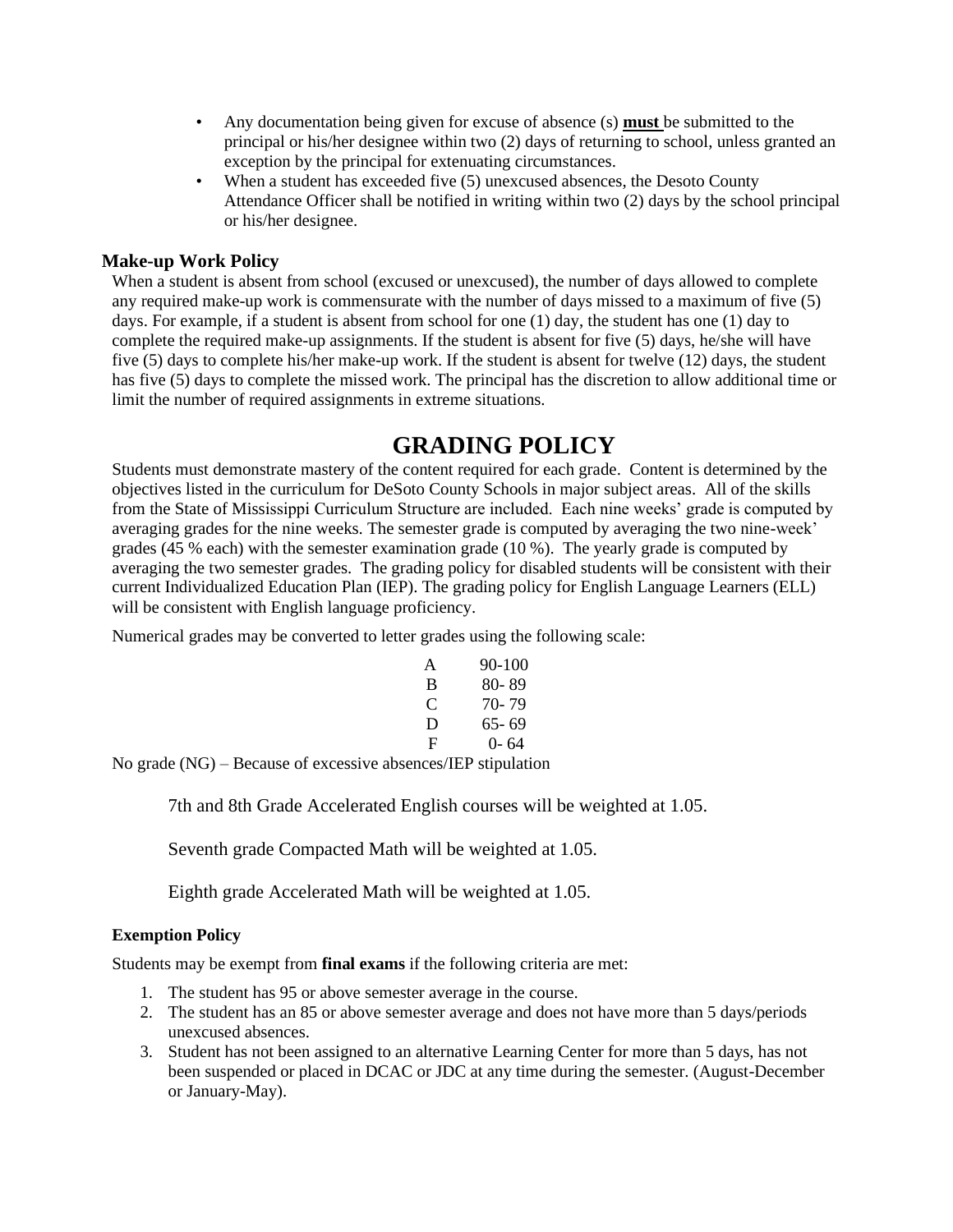4. Excused absences will not impact course exemptions.

## **PROMOTION**

Grade 6 – In order to be promoted in grade 6, a student must earn a minimum yearly average of 65 in Mathematics, Language Arts, Science, and Social studies.

Grade 7 – In order to be promoted in grade 7, a student must earn a minimum yearly average of 65 in Mathematics, Language Arts, Science, and Social studies.

Grade 8 – In order to be promoted in grade 8, a student must earn a minimum yearly average of 65 in English/Language Arts, Mathematics, Science, and .5 credit of Social Studies. (In-state and out-of-state eighth grade transfers who are not eligible to receive .5 credit in Social Studies due to missing the required seat time, may be promoted if the average of their Social Studies transfer grades is a 65.)

## **TRANSPORTATION**

The DeSoto County School District Transportation Department operates as an extension of the school(s) and student conduct is governed accordingly. Students who do not conduct themselves properly are subject to disciplinary action in accordance with the DeSoto County School District policies. Punishments may include but are not limited to suspension and expulsion from school or from the bus for misconduct on the bus.

## **BUS RULES**

- Be waiting at your stop 5 minutes early.
- If you need to cross the street, wait for traffic to stop; driver will motion to you when it is safe to pass in front of the bus to load or unload.
- Obey the bus driver.
- No unauthorized items on bus. (No weapons, tobacco, combustibles, pets, large items, etc.)
- Be nice and courteous.
- Keep the bus clean.
- No profanity and no fighting.
- Keep hands and head inside of bus.
- Do not throw anything, anywhere.
- Stay in your seat. Driver may assign seats.
- No eating or drinking.
- Damage to bus interior may result in student paying for damage.
- Emergency door/windows may only be opened in case of emergency.
- Do not distract or bother the driver through loud talking or misbehavior.
- Report any problems you may have to the bus driver as soon as possible.
- School District and drivers are not responsible for articles left on the bus.
- Use or possession of gang graffiti, gang drawings, gang writings, gang dress, or gang activity of any kind may result in expulsion from school.
- Students may not have friends ride home without prior approval by school administrator. This must be done in writing by parent of student wishing to ride and will be verified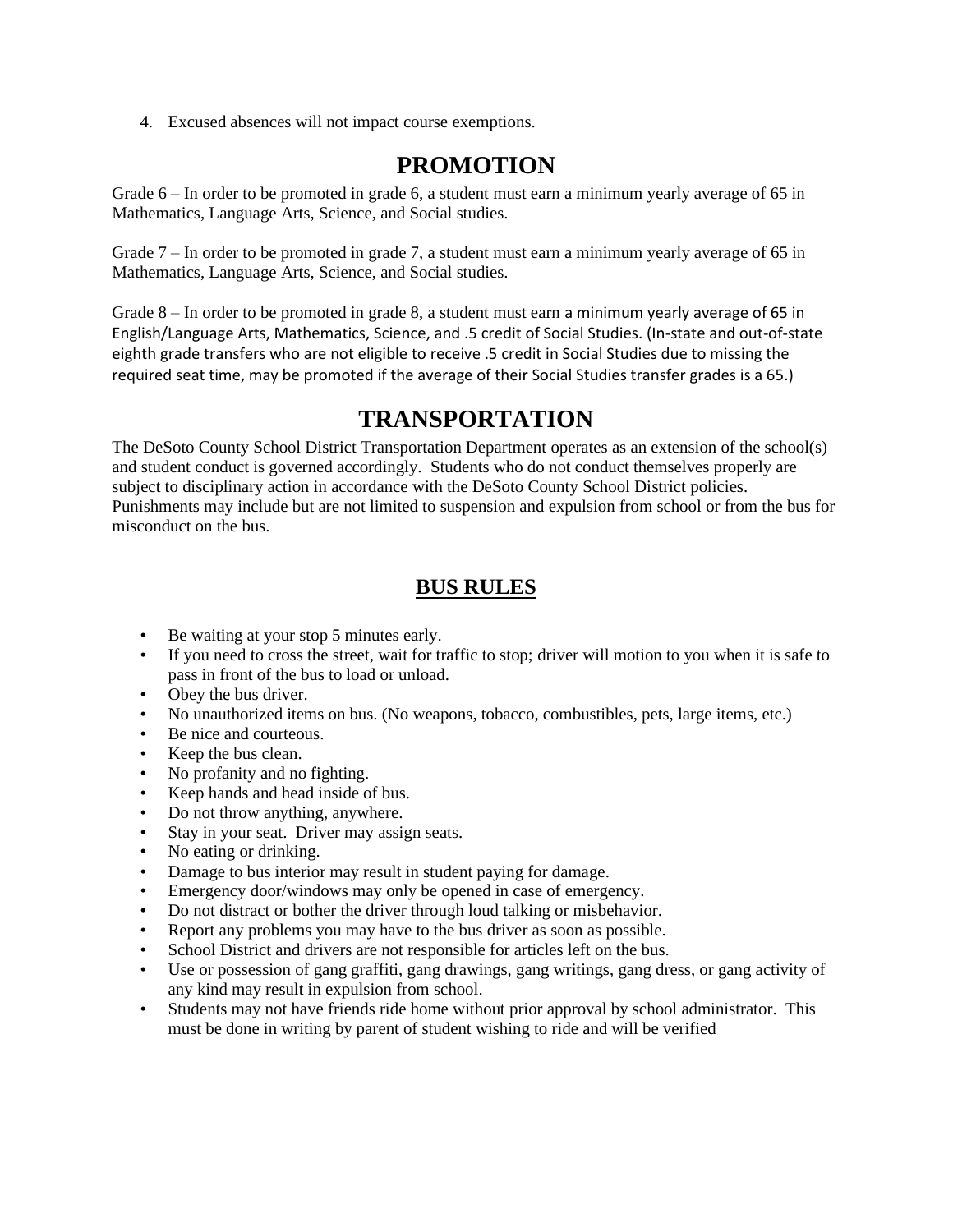# **FAILURE TO COMPLY WITH BUS RULES:**

### **Penalty will be principal's discretion depending on circumstances. Punishment may be up to and including daily or permanent suspension.**

### *Car Use*

No student is allowed to drive a vehicle to or from the school grounds.

### *Contraband Items*

Electronic games, toys, playing cards, spinners, or any other items deemed unnecessary by administration are banned and will be confiscated.

#### *Cellphones, Smart Watches, and Tablets*

These devices are to be **powered off** and **out-of-sight** while school is in session. Students may use the office phone if they need to call home. Occasionally, teachers will allow students to use electronic devices during class, but they must have teacher permission.

### *Bicycles/Skateboards*

Traffic congestion before and after school makes bike riding and skateboarding extremely hazardous; therefore, bikes and skateboards are not permitted on campus.

### *Walking to School and from School*

Students are discouraged to walk to and from school. There are no sidewalks or crossing guards. A bus is available to pick-up and drop off all HMS students. Students who are walking to HHS to catch a ride must wait under the front awning until busses have left the campus.

### *Private Cars*

Parents are requested to pick up student in the designated area at the back of the school building. Please do not park in the bus-loading/unloading zone. Parents are to use visitor parking in the front parking lot.

### *Inclement Weather*

In case of inclement weather, school closings will be announced on TV and radio. Parents can be notified of a school closure via email by signing up for the Emergency E-Alert System by going to [www.desotocountyschools.org.](http://www.desotocountyschools.org/) Days missed due to weather will be rescheduled. School is in session 180 days.

# **EMERGENCY DRILLS AND PROCEDURES**

Hernando Middle School has a crisis management plan for emergency situations. All students should thoroughly acquaint themselves with the following:

### *Fire Drill and School Evacuation Plan*

Students are to become familiar with the school evacuation plan, which is posted in each classroom. The signal to evacuate the school is a shrill tone and strobe lights in the hallway. When the bell rings, all students should be silent immediately and follow the directions and instructions of their teachers.

### *Tornado Drill*

If there is a tornado alert or if a tornado drill is being conducted, there will be an emergency siren over the intercom. When reaching the designated shelter areas, students and teachers will be seated with their backs to the walls, knees drawn up, and head between their knees. Coats and jackets, when available,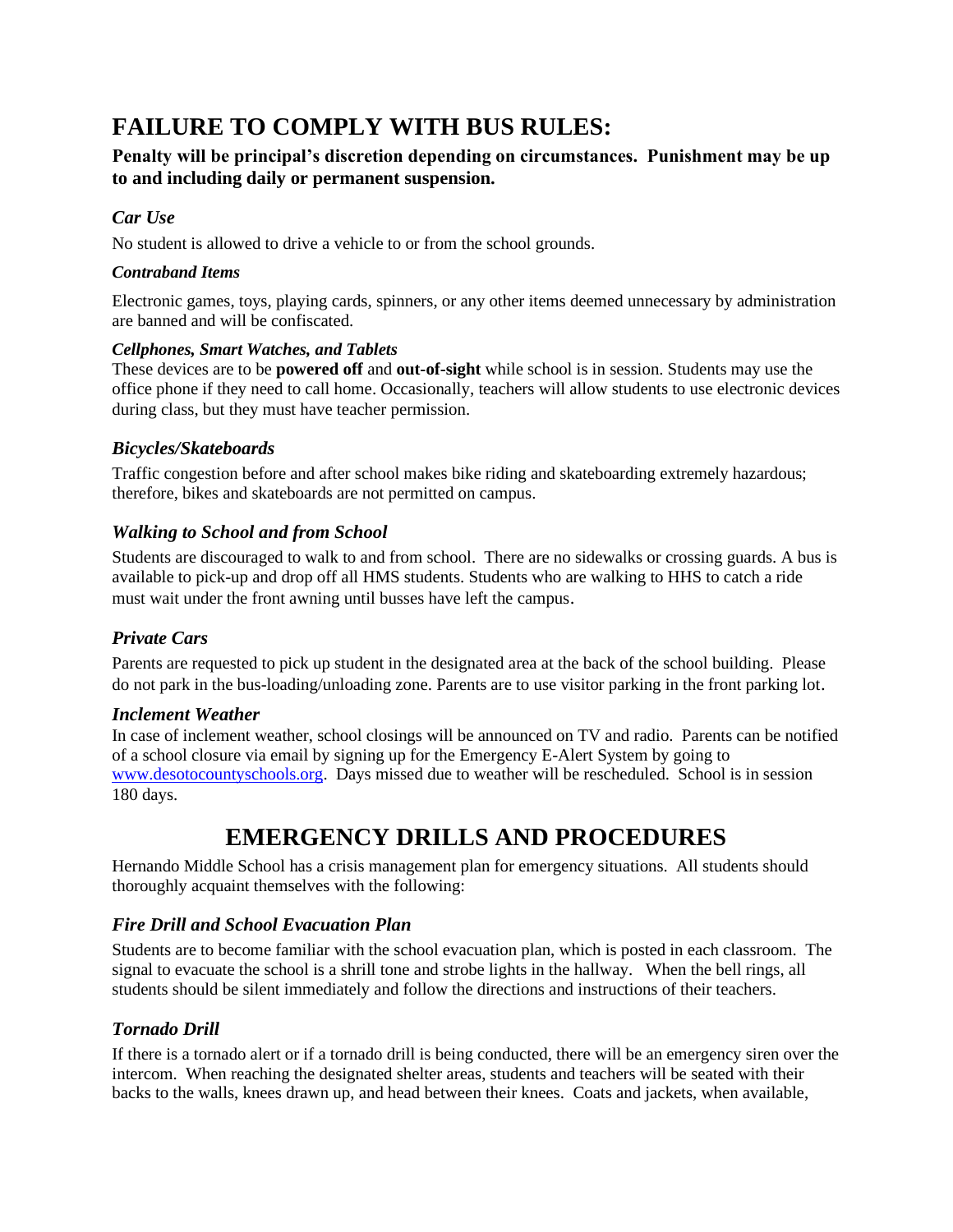could be used to cover head, arms, and legs so as to reduce injuries from flying pieces of glass and other debris. They should stay in this position until the "All Clear" signal is issued verbally. Refer to and become familiar with the details of the emergency plans for your school.

### *Earthquake Drill*

If there is an earthquake, no warning will be given. In the event of a drill, the will be an emergency siren over the intercom. Students and staff are to take cover under their desk. Students and staff will exit the building when an announcement is made and follow all procedures for school evacuation.

# **DESOTO COUNTY SCHOOL DISTRICT'S CODE OF DISCIPLINE**

### **FORWARD**

The Uniform Discipline Code has been developed in consultation with students, parents, teachers, and administrators so they will know and understand that firm, fair and consistent discipline policies are to be maintained in all DeSoto County public schools. Use of this Code is intended to ensure a stable learning environment in an atmosphere which encourages academic excellence. It is expected that staff members, students and parents will work together to support and enforce the code regulations with equity and consistency for all students.

**A copy of this Code shall be distributed to each student and the parents, legal guardian or custodian of each such student shall sign a statement verifying that they have been given notice of the Code.** 

### **INTRODUCTION**

The uniform Discipline Code of the DeSoto County Schools provides a uniform standard of conduct for all public school students. It describes inappropriate student behavior, ensures equal treatment for misconduct, and presets specific actions for remediating prohibited behaviors. The Code is based on the premise that rules must be enforced fairly, firmly and consistently and in a fashion equitable and just, while complying with state mandates and regulations. It recognizes that as student's progress in school and advance in age and maturity, they will assume greater responsibility for their actions. It is also recognized that differences in age and maturity require different types of disciplinary action.

In this Code, discipline is defined as the implementation of and adherence to behavioral rules and regulations which will ensure an educational environment free of mental and physical hazards to students, teachers and staff. Such an environment is conducive to the practice of good citizenship and encourages learning. The enforcement of the Code will help ensure a safe and orderly school climate for students and staff alike.

### **Specific provisions of the Code include:**

1. A parent, guardian or custodian of a compulsory school age child enrolled in the DeSoto County Schools shall be responsible financially for his or her minor child's destructive acts against school property or persons.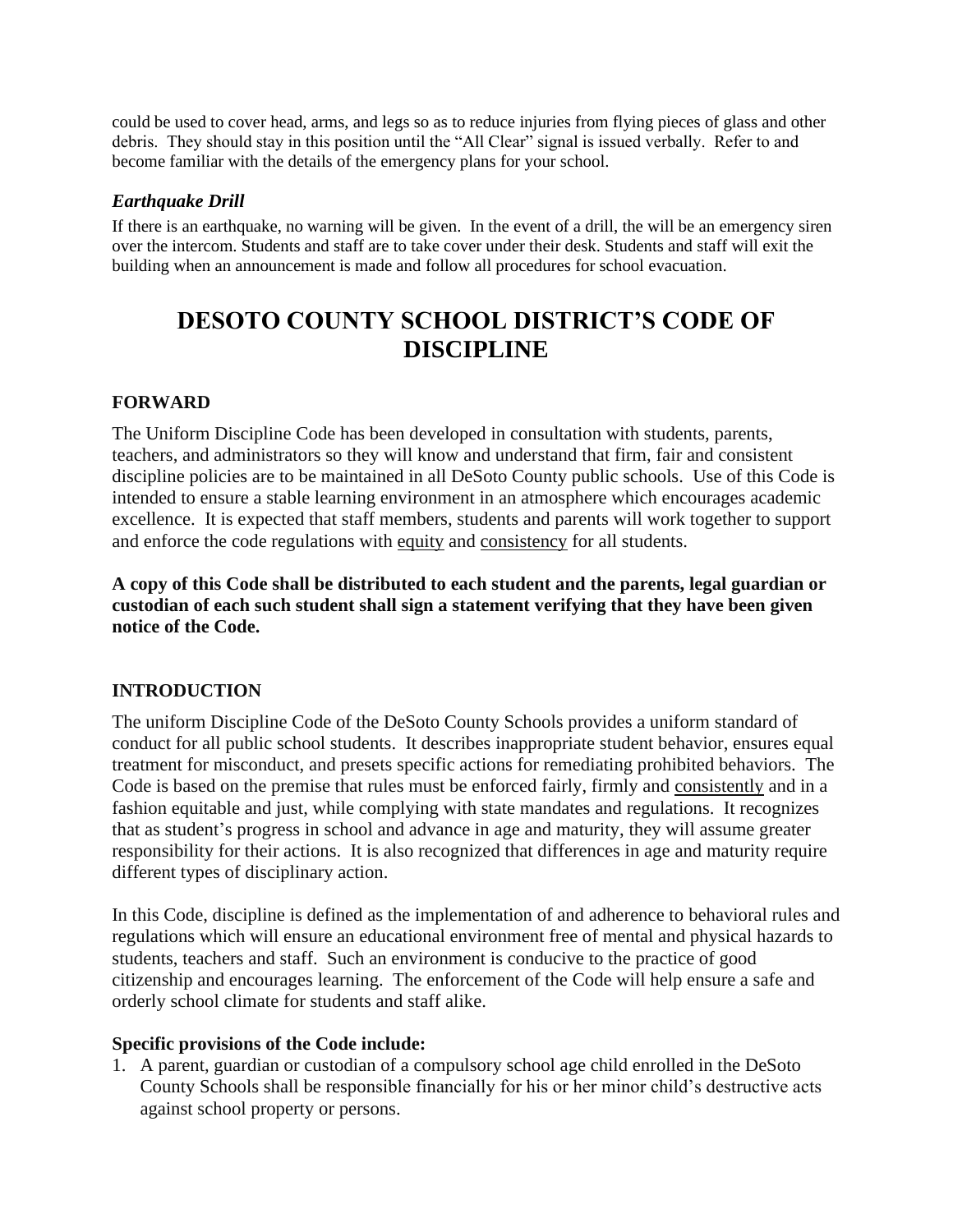- 2. A parent, guardian or custodian of a compulsory school age child enrolled in the DeSoto County Schools may be requested to appear at school by the school attendance officer or the principal, for a conference regarding the destructive acts of their child, or for any other discipline conference regarding the acts of the child.
- 3. Any parent, guardian or custodian of a compulsory school age child enrolled in the DeSoto County Schools who refuses or willfully fails to attend such discipline conference specified in paragraph (2) of this section may be summoned by proper notification by the superintendent of schools or the school attendance officer and be required to attend such discipline conference.
- 4. A parent, guardian or custodian of a compulsory school age child enrolled in the DeSoto County Schools shall be responsible for any criminal fines brought against such student for unlawful activity occurring on school grounds or buses.
- 5. Any parent, guardian or custodian of a compulsory school age child who a. fails to attend a discipline conference to which such parent, guardian or custodian has been summoned under the provisions of this section, or
	- b. refuses or willfully fails to perform any other duties imposed upon him or her under the law shall be guilty of a misdemeanor and, upon conviction shall be fined not to exceed an amount provided by law.
- 6. The DeSoto County Schools shall be entitled to recover damages in an amount not to exceed an amount as provided by law, plus necessary court costs, from the parents of any minor (7- 17) who maliciously and willfully damages or destroys property belonging to this school district. However, this section shall not apply to parents whose parental control of such child has been removed by court order or decree.
- 7. As an alternative to suspension, a student may remain in school by having the parent, guardian or custodian, with the consent of the student's teacher or teachers, attend class with the student for a period of time specifically agreed upon by the teacher and school principal. If the parent, guardian or custodian does not agree to attend class with the student or fails to attend class with the student, the student shall be suspended in accordance with this Code.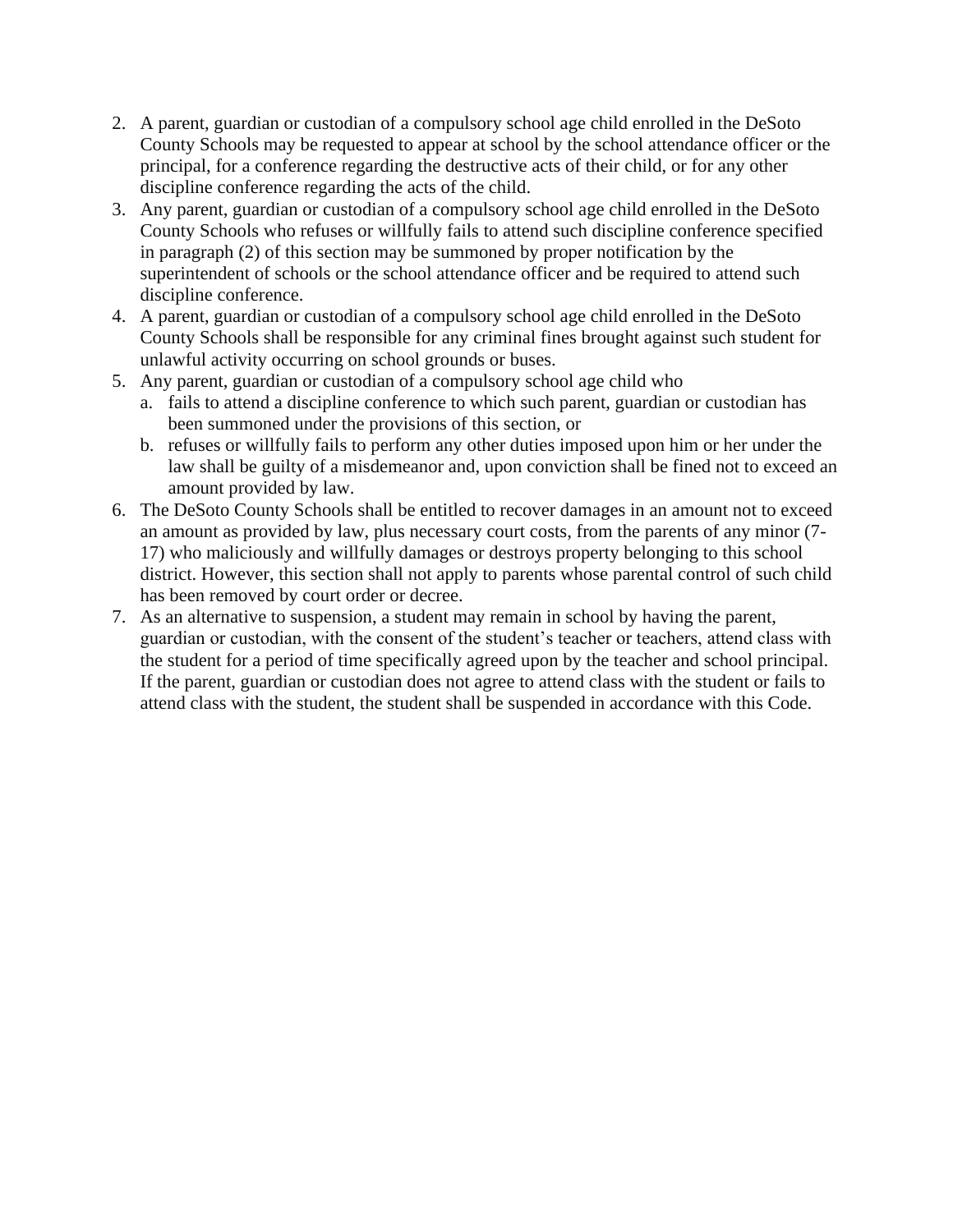#### **CODE OF DISCIPLINE GRADES K-12**

#### **Student Conduct:**

#### Acts of Misconduct

These acts of misconduct include those student behaviors which disrupt the orderly educational process in the classroom or on the school grounds including the following:

#### **Level I**

- $1 1$  Tardiness
- $1 2$  Running and/or making excessive noise in the hall or building
- 1 3 Inappropriate personal contact including but not limited to pushing and shoving, inappropriate gestures and public displays of affection, recklessness, or any inappropriate contact which does not result in physical harm, or any additional contact which the principal determines to be in this level.
- $1 4$  In unauthorized area without pass (halls, etc.)
- $1 5$  Dress code violation
- $* 1 6$  Displaying any behavior which is disruptive to the orderly process of education

### **Disciplinary Action**

#### First Violation

- Minimum: Teacher-Student Conference
- Maximum: Teacher-Student-Parent Conference

Repeated or Flagrant Violation

- Minimum: Mandatory Student -Parent-Administrator Conference (Home Suspension)
- Maximum: Corporal Punishment, ALC, detention, and/or school suspension

\* Students, who after having a student-teacher conference, a teacher-student-parent conference, home suspension, Teacher Support Team interventions, continue displaying behavior which is disruptive to the orderly process of education, can be suspended from school, pending a disciplinary hearing.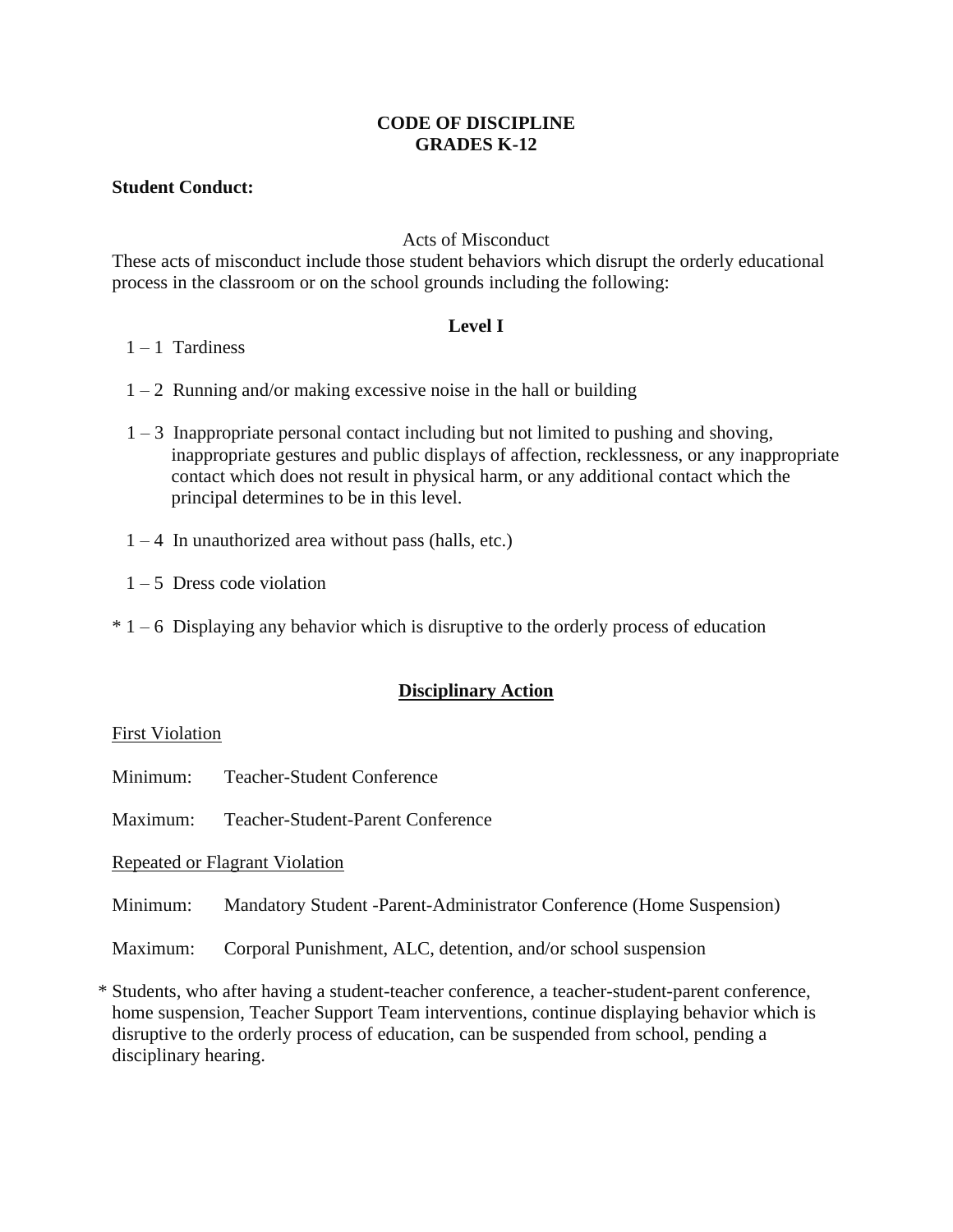### **Level II**

- $* 2 1$  Leaving the school grounds without permission
- $* 2 2$  Skipping class
- $* 2 3$  Insubordination- refusal to follow written or verbal school rules after receiving specific directions from a person in authority including, but not limited to breaking school or classroom rules, failure to respond to staff request, refusal to complete assigned task, or exhibiting disrespect towards adults
- $* 2 4$  Students shall not possess, smoke, or use tobacco or any product containing tobacco or nicotine while on campus, while attending school-sponsored activities, or while under the supervision and control of district employees. This includes the possession and/or use of any electronic device that delivers nicotine or other vaporized liquids to the person inhaling from the device, including but not limited to electronic cigarettes, vapes, vaporizers, cigars, pipes, hookahs or any electronic device that delivers nicotine or other vaporized liquids to the person inhaling from the device
- $* 2 5$  Exhibiting any hostile physical or verbal actions
- $** 2 6$  Unauthorized and/or inappropriate use of electronic devices (as defined in Board Policy IJBA)
- $2 7$  Cheating on tests or exams (The grade "0" will be assigned regardless of other punishment.)

#### **Disciplinary Action**

First Violation

- Minimum: Administrator-Conference, ALC, mandatory student-parent-administrator conference, corporal punishment
- Maximum: School suspension (one to three days)

Repeated or Flagrant Violation

Minimum: School suspension (three days)

- Maximum: School suspension (three days) and/or ALC for up to ten (10) days and/or Teacher Support Team interventions
- \* Students who, after having a student-teacher conference, a teacher-student-parent conference, a mandatory student-parent-administrator conference, and Teacher Support Team interventions, continue displaying behavior which is disruptive to the orderly process of education, can be suspended from school, pending a disciplinary hearing.
- \*\* Additional disciplinary action for unauthorized use of personal electronic devices (as defined in Board Policy IJBA):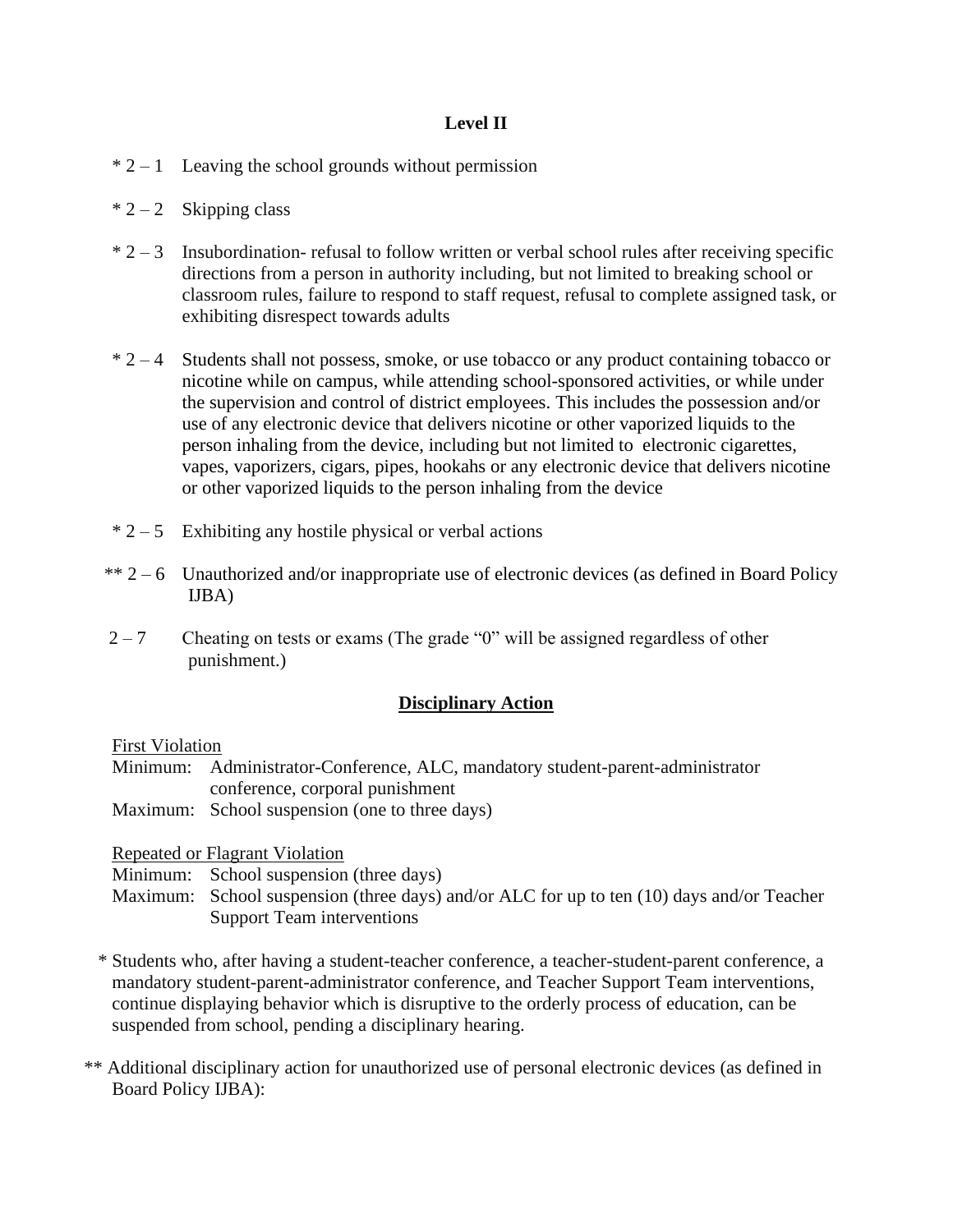- **1st Offense—**First offense will result in confiscation of the device with parental contact. The electronic device will be returned at the end of the school day to the student or his/her parent/guardian as determined by the building principal.
- **2nd Offense**—Second offense will result in confiscation of the electronic device and a mandatory parent/administrator conference. The electronic device **will not** be returned directly to the student; parent/guardian must meet with a school-level administrator to collect the electronic device.
- **3 rd Offense—**Third offense will be considered repeated and/or flagrant and the penalty for such acts will be determined by the building administrator. The phone will be confiscated and penalties could include, but are not limited to the following:
	- Check-in/Check-out procedures for the electronic device during the school day  $(1-10 \text{ days})$
	- ALC/In-School Suspension (1-3 days)
- **4 th Offense—**Fourth offense will result in school suspension (1-3 days), and a loss of electronic device privileges pending reinstatement by the building principal.

#### **Level III**

- $3 1$  Fighting
- $3 2$  Gambling
- $* 3 3$  Theft or possession of stolen property
- 3 4 Acts which threaten the safety and well-being of students and/or staff: engaging in any behavior (by word or act) that encourages, incites, or instigates threatening or aggressive acts which can create the risk of harm to another person.
	- 3 5 Extortion- use of intimidation, coercion or force
- $*$  3 6 Vandalism of personal and/or school property
	- $3 7$  Using profane, obscene, indecent, immoral, or offensive language and/or gestures, and/or possession of obscene, indecent, immoral or offensive materials
	- 3 8 Inappropriate sexual conduct, including unwelcomed sexual contact, indecent exposure, or transferring sexually suggestive images through personal electronic devices
	- 3 9 Bullying (as defined in Board Policy JDDA)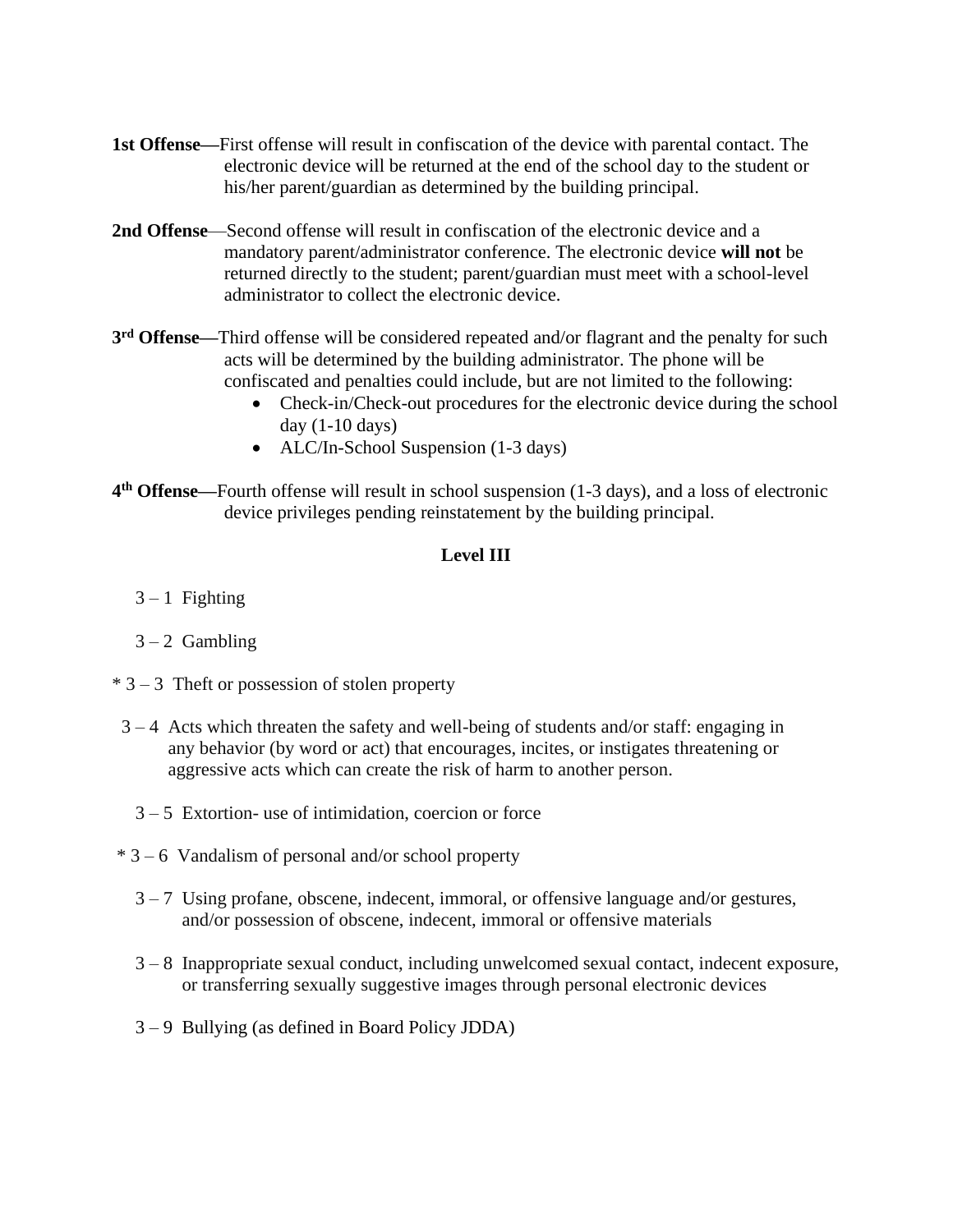### **Disciplinary Action**

#### First Violation

- Minimum: School suspension from one to three days, ALC, corporal punishment
- Maximum: School suspension (three days), report to authorities when applicable

#### Repeated or Flagrant Violation

- Minimum: School suspension (three days), ALC (ten days), and/or Levels 3-4 and 3-8 Teacher Support Team interventions
- Maximum: School suspension (three days) and possible assignment to DeSoto County Alternative Center pending the results of a disciplinary hearing.
- \* For theft or vandalism restitution shall be made regardless of other punishment

### **Level IV**

- 4 1 Possession, use or under the influence of alcohol, synthetic drugs, counterfeit drugs, illegal drugs, narcotics, controlled substance(s) or paraphernalia.
- $4 2$  Assault on a student. Assault is defined as purposely or recklessly causing or attempting to cause bodily injury (including pain or discomfort) to another.
- 4 3 Assault on a school employee. Assault is defined as purposely or recklessly causing or attempting to cause bodily injury (including pain or discomfort) to another.
- 4 4 Directing profanity, vulgar or threatening language, and/or obscene gestures toward a staff member.

Any student in violation of the above shall be suspended by the principal for three days and ordered to appear for a disciplinary hearing before a District Hearing Officer.

#### **Disciplinary Action**

Minimum: Assignment to the DeSoto County Alternative Center and a report will be made to the appropriate law enforcement authorities Maximum: Expulsion

Students below grade 6 may be given other punishment.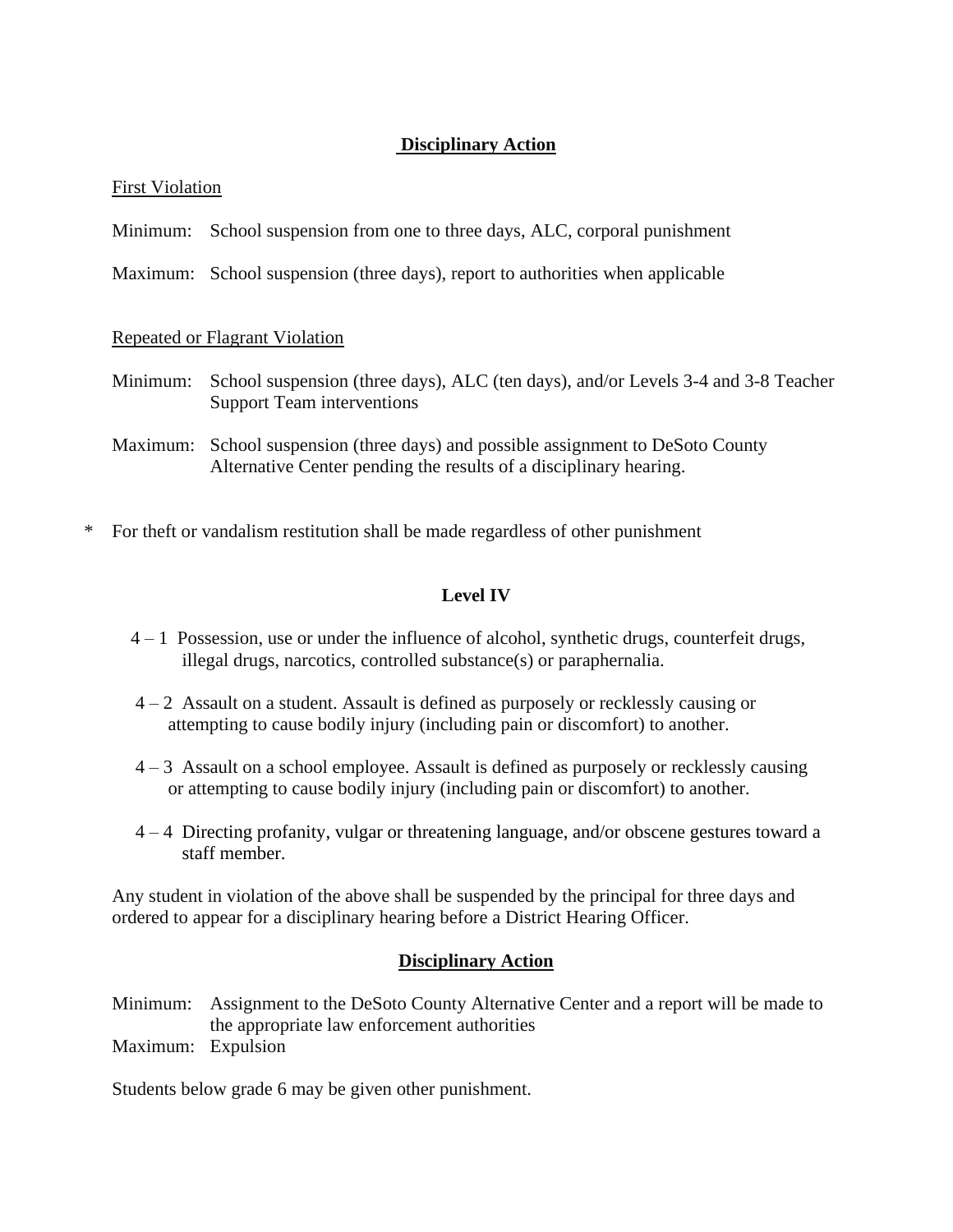#### **Level V**

5 – 1 Possession and/or use of a weapon as defined in [MS CODE § 97-37-17. Weapons](https://codes.findlaw.com/ms/title-97-crimes/ms-code-sect-97-37-17.html)  [possession on educational property.](https://codes.findlaw.com/ms/title-97-crimes/ms-code-sect-97-37-17.html) The definition of weapon for the sake of this policy also includes any instrument used as a weapon which is capable of causing death or serious physical injury. Also, any toy or look-alike weapons that looks enough like an authentic weapon to be reasonably mistaken as authentic. Examples of weapons include, but are not limited to guns, rifles, pistols, toy guns, knives, toy knives, craft knives, utility tools, scissors, air or gas operated weapons, AirSoft pistols, BB guns, air rifle, air pistol, daggers, slingshots, razors, dynamite cartridges, bombs, grenades, mines, etc.

#### **Disciplinary Action**

- Minimum: Possession other than gun will result in assignment to the DeSoto County Alternative Center and a report will be made to the appropriate law enforcement authorities
- Maximum: Possession of a fire arm/gun or use of other weapon will result in expulsion from school for a period of not less than one year (under certain circumstances expulsion can be from the student's assigned school to the DeSoto County Alternative Center)

For students below grade 6, the hearing officer may recommend other punishment if the behavior does not require expulsion and the student is likely to benefit from remediation

 $5 - 2$  Sale or distribution, or conspiring to sell counterfeit drugs, synthetic drugs, illegal drugs/alcohol, narcotics or controlled substance(s)

#### **Disciplinary Action**

- Minimum: Assignment to the DeSoto County Alternative Center and a report will be made to the appropriate law enforcement authorities
- Maximum: Expulsion

For students below grade 6, the hearing officer may recommend other punishment if the behavior does not require expulsion and the student is likely to benefit from remediation

5 – 3 Students are prohibited from wearing, displaying, or possessing in any manner on school property or at school-sponsored events clothing, apparel, accessories, drawings,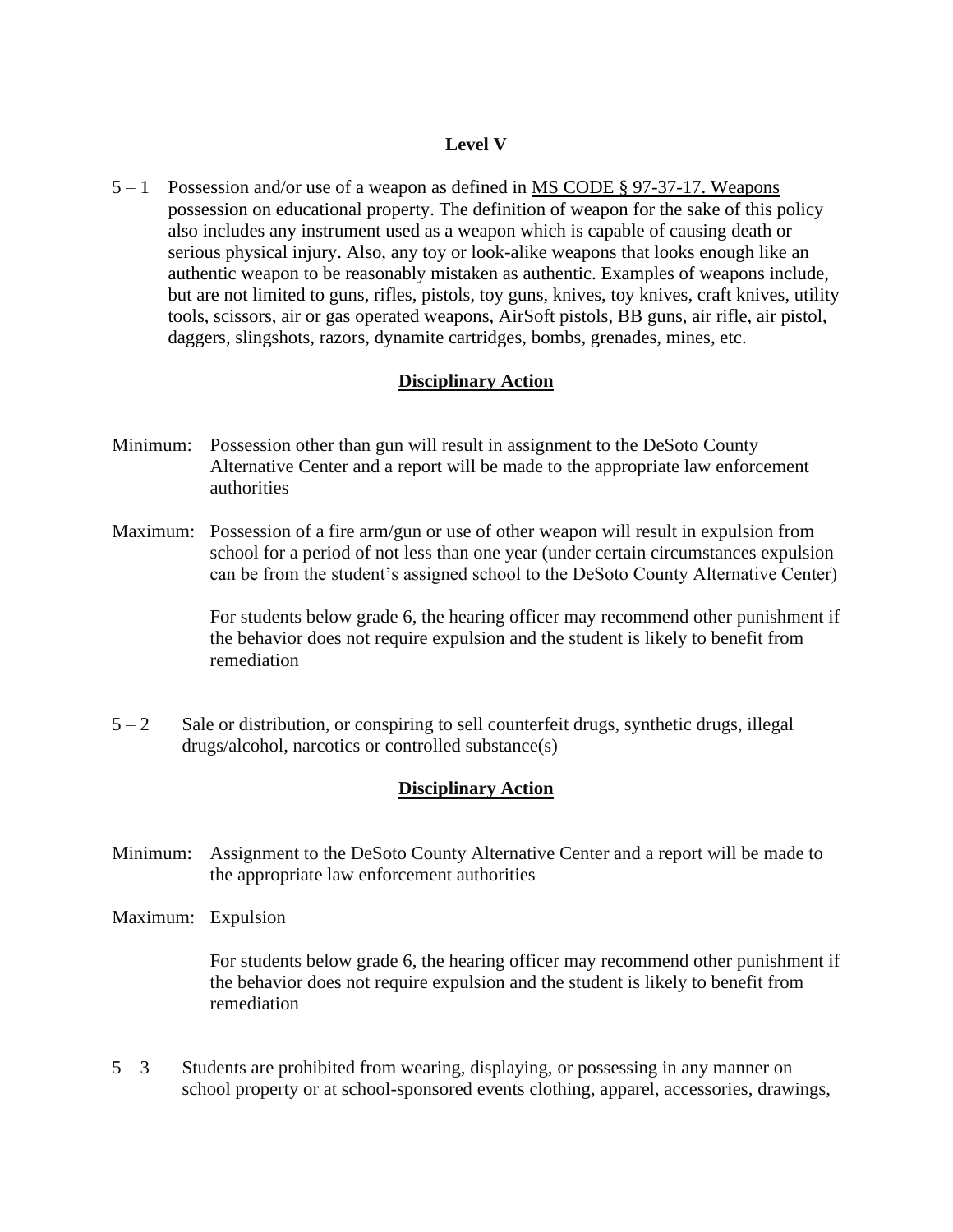or messages associated with any gang or social club that is associated with criminal activity, as defined by law enforcement agencies.

### **Disciplinary Action**

- Minimum: Mandatory student/parent/resource officer/administrator meeting to investigate situation and determine proper discipline consequence
- Repeated: Assignment to the DeSoto County Alternative Center
- Maximum: Expulsion for repeated violations and/or gang activity that includes but is not limited to:
	- Acts which disrupt the process of orderly education
	- Recruitment with use of intimidation
	- Tagging or marking
	- Assault
	- Battery

For students below grade 6, the hearing officer may recommend other punishment if the behavior does not require expulsion and the student is likely to benefit from remediation.

5 – 4 Threats of violence or harm: Any spoken, written, gestured or electronically communicated threat that disrupts the educational environment of the school and/or suggest a student intends to cause bodily harm or carry out an act of violence against district property students, employees, or others (e.g. bomb threats, school shootings threats, etc.).

### **Disciplinary Action**

Students found to have made threats of violence or harm against district property, students, employees or others will be subject to expulsion from school for a period of not less than one year (under certain circumstances expulsion can be from the student's assigned school to the Desoto County Alternative Center)

In addition to these penalties, provisions of the Mississippi Criminal Code are applicable to illegal behavior. Principals are required to report illegal activities to the police. Students committing any crime or involved with any criminal behavior are subject to arrest by local law enforcement.

The DeSoto County Board of Education permits individual schools to adopt additional regulations governing actions not covered by Conduct Code. However, such additional regulations may neither substitute for nor negate any of the provisions, in spirit or intent of the Conduct Code, and **must be approved in writing by the School Superintendent**.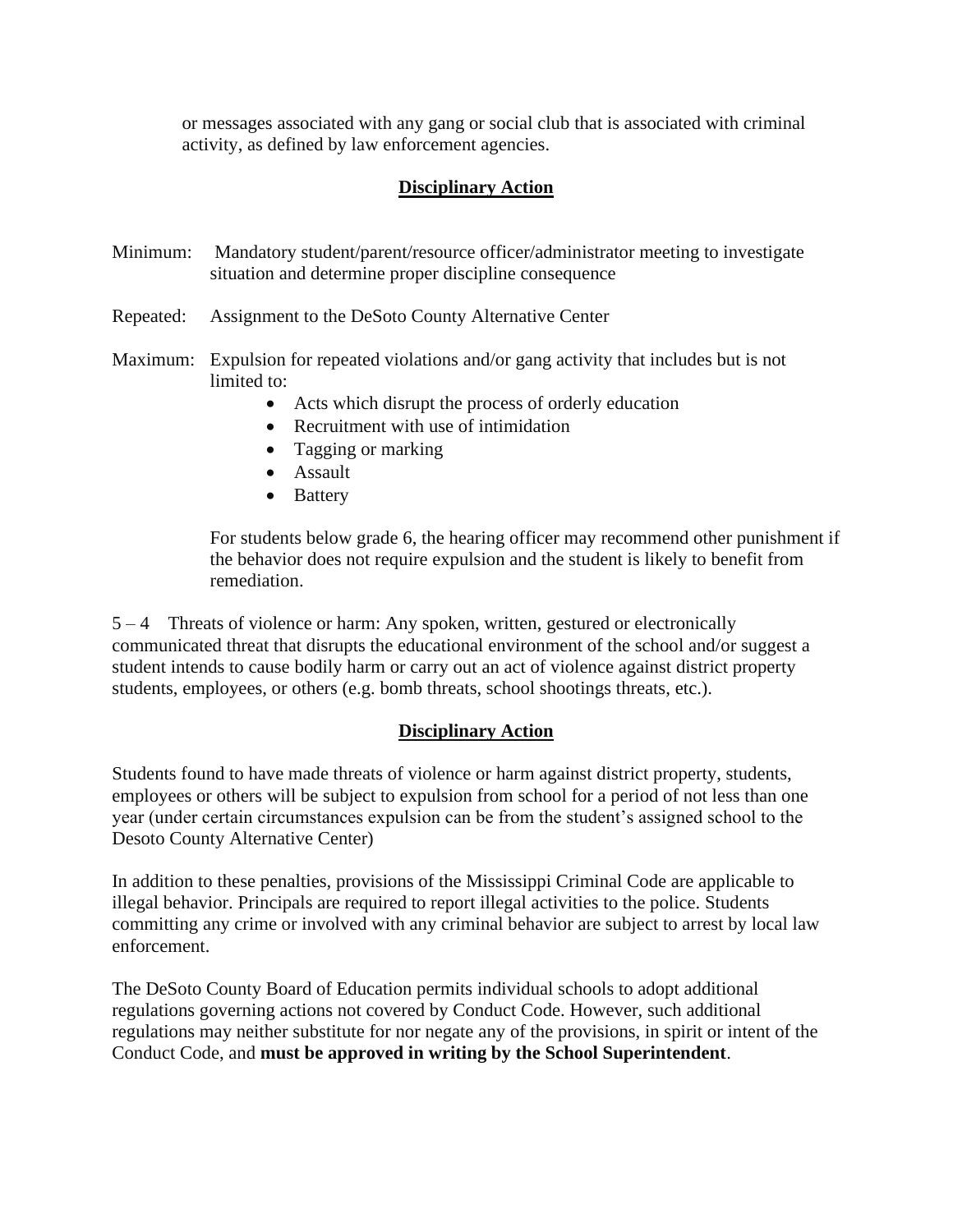#### **DUE PROCESS**

In cases where the imposition of punishment is for a suspension of three (3) days or less, the student will be orally informed of the charges lodged against him. The student shall have a right to respond and refute these charges. There may be a delay between the time that "notice" is given and the time of the parent/student right to respond. A parent will be notified of the suspension by telephone, if possible, and in writing. The student's parent/guardian has a right to discuss this matter further and have the charge and punishment explained by the administration along with all other rights provided by board policy.

### **DISCIPLINARY HEARING**

When a student appears before a disciplinary hearing, the student will be subject to additional punishment up to and including suspension of more than three (3) days, assignment to an alternative educational setting for more than ten (10) days, or an expulsion from school.

For additional information on due process and disciplinary hearings, please refer to Board Policy JDD – Disciplinary Procedures.

### **ALTERNATIVE PLACEMENT PROCEDURES**

After a student is referred for consideration of placement at DeSoto County Alternative Center (DCAC), the District Review Board and Transition Team will determine appropriate placement for the student. Once a student is accepted into DCAC, the District Review Board and Transition Team will develop an Individualized Instruction Plan (IIP) for each student. The plan will follow the program and class schedule of the home school. DCAC follows the frameworks that are established by the state of Mississippi for the subject matter to be taught in each course. Certified personnel will send a daily feedback sheet home that requires a parent signature for all students attending DCAC.

An Individualized Education Plan (IEP) committee meets to determine every change of placement for our special education students. Students with special education rulings follow their IEP while at DCAC.

Parents are notified of the recommendation for placement at DCAC during the disciplinary hearing. The home school will contact the parent once acceptance is granted by the District Review Board. All parents and students will meet with a DCAC administrator to discuss the DCAC program and requirements. The minimum time that is required to complete DCAC is 30 school days, but the stay can be longer if the student does not progress properly.

The District Review Board consists of school-level administrators, district-level administrators, and counselors as determined by the Director of Pupil Services.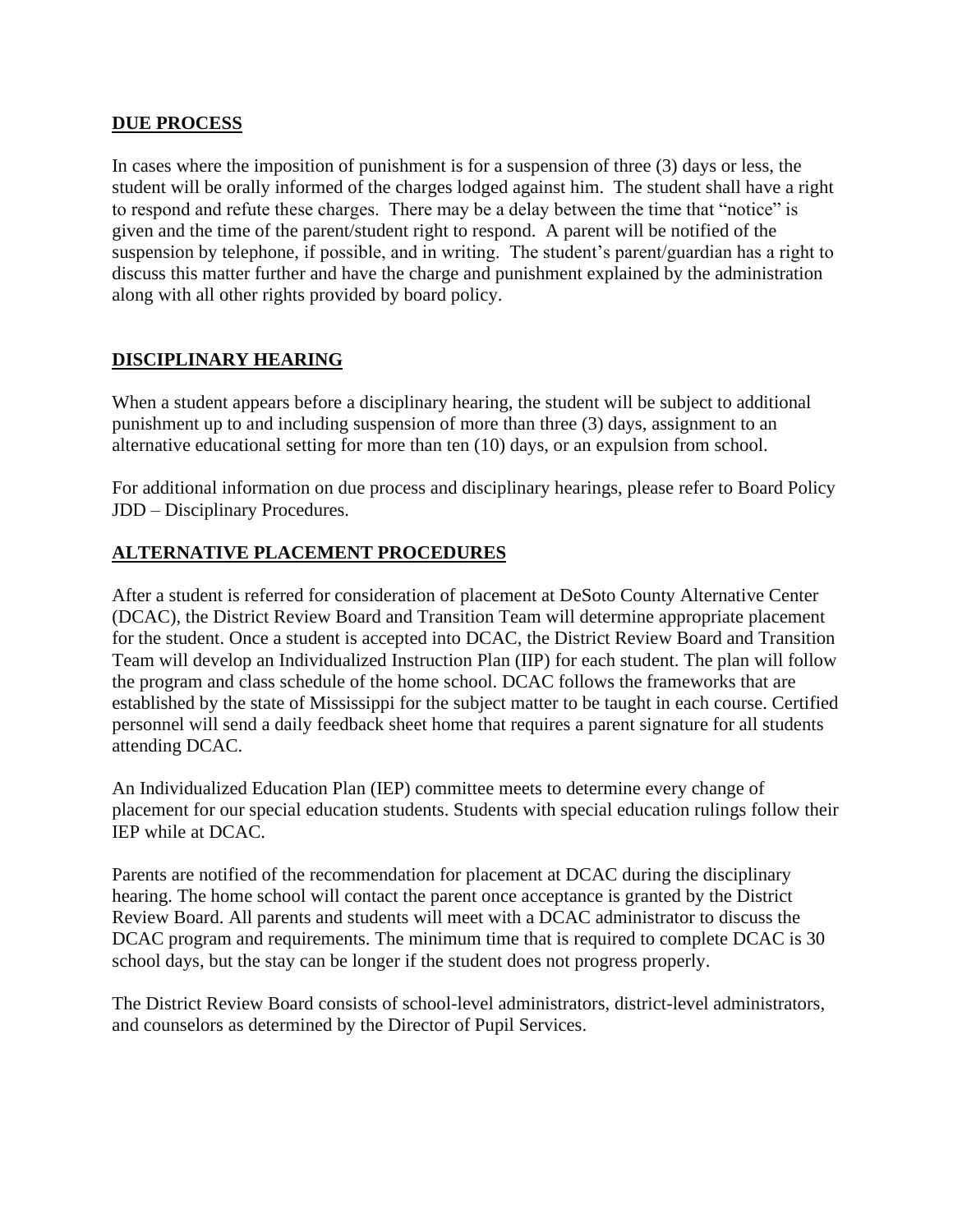## **BULLYING**

The DeSoto County School District does not condone and will not tolerate bullying or harassing behavior. Bullying or harassing behavior is any pattern or gestures or written, electronic, or verbal communications, or any physical act or any threatening communication, or any act reasonably perceived as being motivated by any actual or perceived differentiating characteristics that (a) places a student or school employee in actual and reasonable fear of harm to his or her person or damage to his or her property, or (b) creates a hostile environment by substantially interfering with or impairing a student's educational performance, opportunities or benefits. Any more detail concerning this policy can be found at desotocountyschools.org

## **PROCEDURES FOR PROCESSING A COMPLAINT**

Any student, school employee, or volunteer who feels he/she has been a victim of bullying or harassing behavior, or has witnessed or who has reliable information that a student, school employee, or volunteer has been subject to bullying or harassing behavior shall report such conduct to a teacher, principal, counselor or other school official. The report shall be made promptly after the alleged act or acts occurred. The school official shall complete a "Bullying/Harassing Behavior" complaint form which shall include the name of the reporting person, the specific nature and date of the misconduct, the name of the victim(s) of the misconduct, the names of any witnesses and any other information that would assist in the investigation of the complaint. The report shall be given promptly to the principal or superintendent who shall institute an immediate investigation. Complaints against the principal shall be made to the superintendent.

## **CORPORAL PUNISHMENT**

Paddling is a form of punishment used at Hernando Middle School and is approved by the DeSoto County School board Policy and the Mississippi State Legislature. If paddling is a punishment option, the student will be given a choice of paddling or alternate punishment. If you wish your child not to receive corporal punishment, a letter must be on file and renewed yearly.

## **TARDY POLICY**

Tardies are counted as they occur to any/all classes each semester. Students, who are not in the room when the bell stops ringing, are tardy.

#### **Morning Tardies**:

Tardies 1 thru 5 – No punishment and no parent notification.

Tardy 6 - Written Warning

Tardy 10 – Parent Conference/Home Suspension

Tardy 11 and consecutive- Student will spend the rest of the day in ALC or have After School Detention.

#### **Period Tardies**:

Students are allowed three (3) tardies with no punishment and no parent notification.

- Tardy 4 Students will be assigned lunch detention
- Tardy 6 Students will be given a home suspension. (If a home suspension has already taken place for another class, then the student will be assigned ALC for one day or After School Detention).
- Tardy 9 Students will be assigned ALC or After School Detention (3 days).

Tardy 12 and consecutive – Students will be given a 3-day suspension.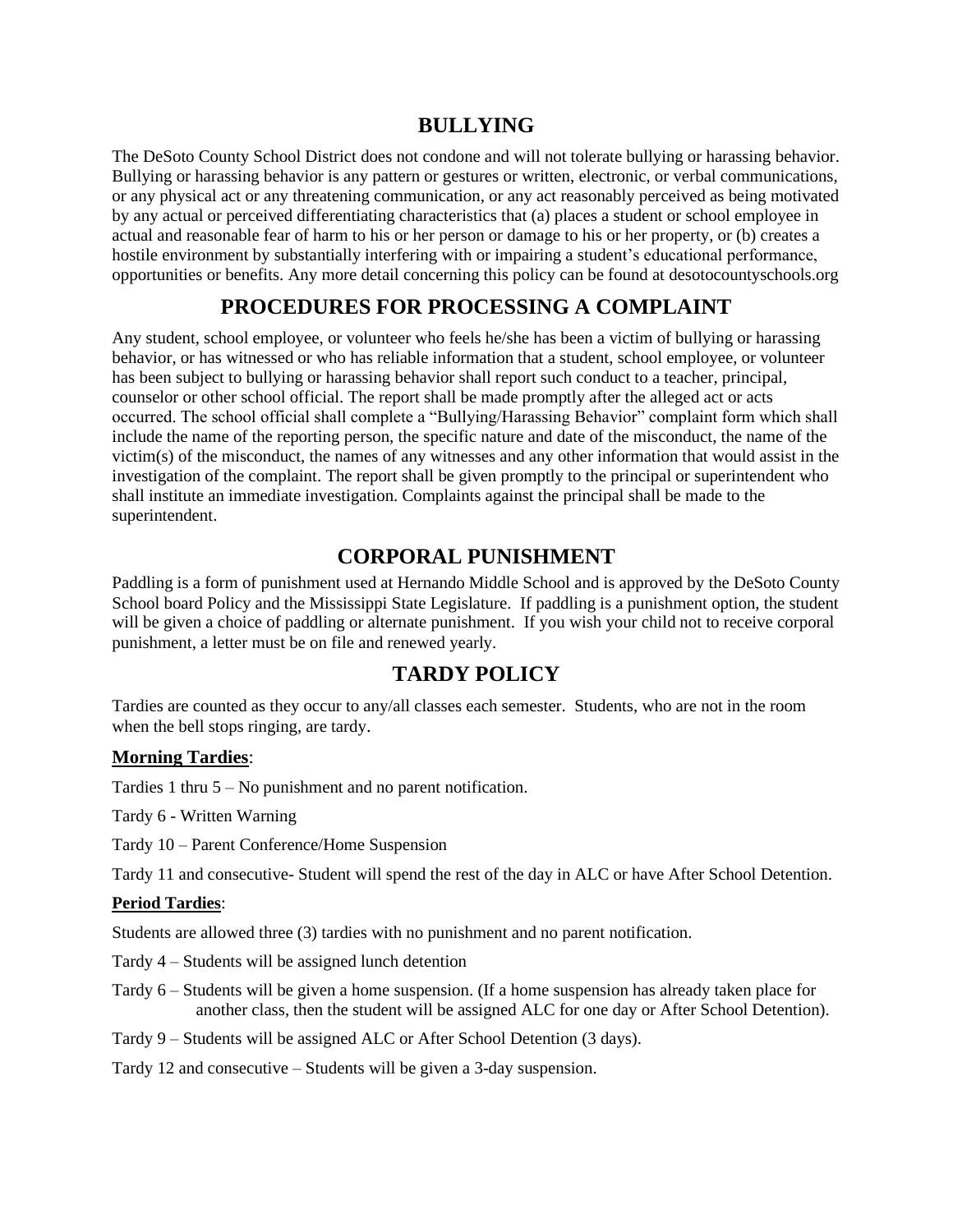# **EQUIPMENT/INTERNET RESPONSIBILITY STATEMENT**

A child enrolled in DeSoto County Schools will have the opportunity to use a computer for class activities, research, and internet functions. DeSoto County Schools' computers are equipped with filtering software in an effort to prevent contact with inappropriate sites. When your child uses the equipment, the following behaviors will not be tolerated:

- The pirating of software.
- Damaging or abusing any equipment.
- Printing, accessing, or installing any obscene or dangerous materials on the computer.
- Exposing any DeSoto County computer to a virus.
- Changing any records or permanent operating system files.
- Bringing any personal software and using on school computers.
- Sending/receiving unauthorized e-mails.

# **DRESS CODE**

Proper attire and grooming are deemed important to scholastic achievement and orderliness. The responsibility for the appearance of the students begins with the parents and the students themselves. Students' clothing, make-up, and hairstyles should reflect neatness, cleanliness, and self-respect so that the school is a desirable place in which to promote learning and character development. It is virtually impossible to formulate a set of regulations that adequately covers every detail of proper grooming. Violations of the Dress Code will be dealt with in accordance with the DeSoto County Schools Code of Discipline. It will be treated as insubordination and will be handled as stated in the Code of Discipline of the DeSoto County Schools. Insubordination is a Level II violation.

**Initial Violation**: Written warning and ALC for the rest of the day. (Parent can bring proper attire to remove student from ALC).

**First Violation**: Home suspension and ALC for the rest of the day.

**Second Violation**: School suspension for three days

**Repeated Violation:** Suspension from school pending a disciplinary hearing

1. Hair must be neat, clean and worn in a manner that does not interfere with vision or cause disruption in the classroom. No combs, picks, rollers or extreme coloring will be allowed.

2. T-shirts with sleeves, white or colored, are acceptable. Shirts must be worn properly closed, zipped or buttoned.

3. No article of clothing that pertains to or depicts the following will be acceptable: (a) substances or activities illegal by law for minors: alcohol, drugs, tobacco, gambling (b) profane, suggestive or violent language (c) derogatory symbols: remarks directed to any ethnic groups.

4. Sufficient underclothes must be worn appropriately and must not be exposed.

5. Tank tops, tube tops, muscle shirts, spaghetti straps, thin straps, or tops that expose the midriff, any part of the bust or excessive part of the back or are excessively tight or distracting are not permitted. No slits in shirts are to be above the waistline of pants or skirts.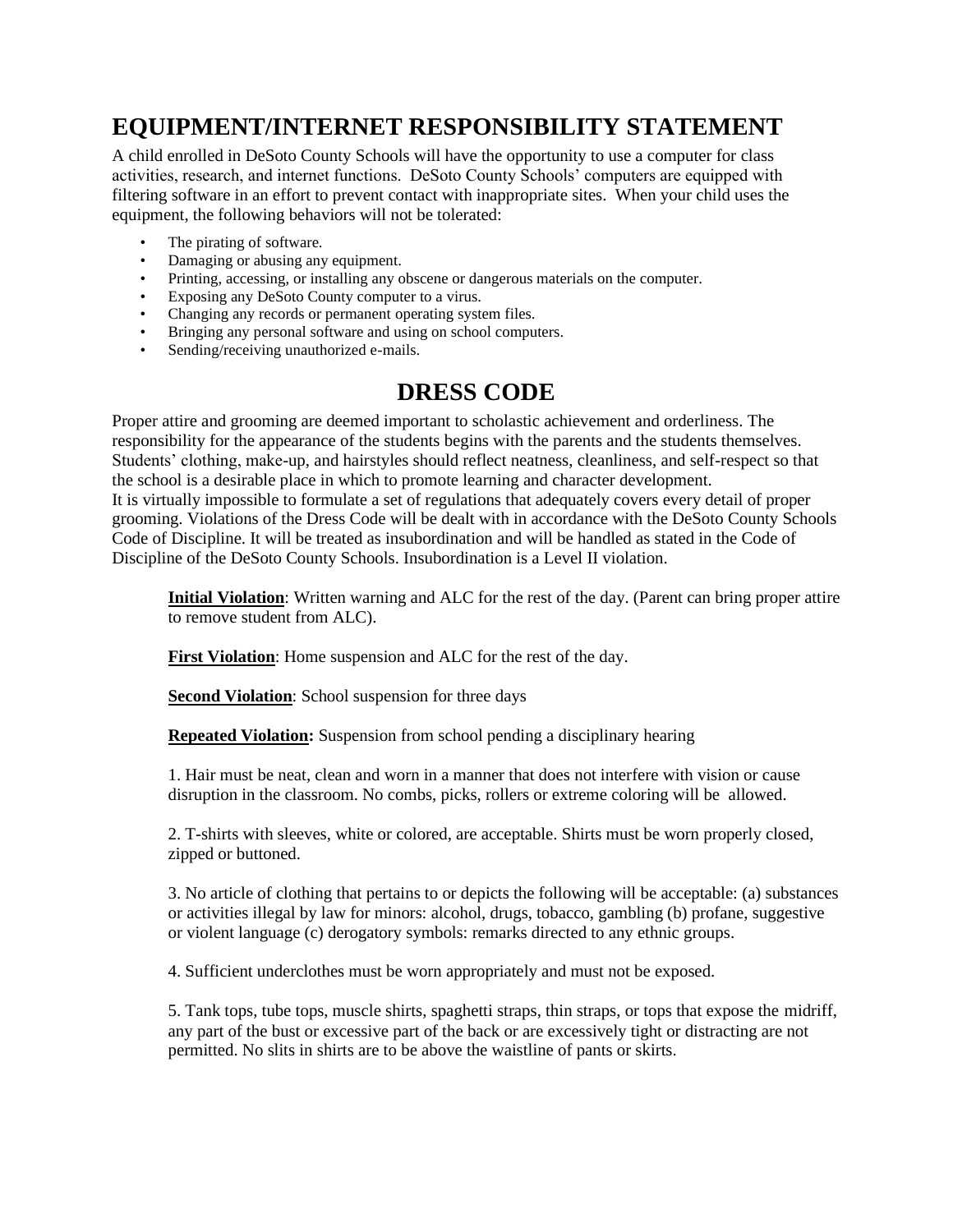6. Students in grades 6-8 are allowed to wear shorts as a part of their daily attire. Shorts should be no shorter than the length of the students' fingers when they are standing straight, and hands are extended by the side. They should not be excessively tight or baggy.

7. Dresses and skirts that are the length of the students' fingers when they are standing straight, and hands are extended by the side are allowed. Shorts of some kind must be worn under dresses and skirts. No slits in these skirts or dresses above the kneecaps are allowed.

8. No spandex articles are allowed.

9. Shoes must be worn at all times and no house shoes are allowed. Shoes w/laces should be laced and tied. Sliders with socks are acceptable.

10. No visible tattoos will be allowed. Neither male nor female students will be permitted to wear rings and/or studs in their noses, tongues, or any exposed body parts other than the ear and appropriate rings on fingers.

11. Coaches, physical education classes or any other organized athletics have the option to ban all jewelry due to safety reasons and violation of the Mississippi High School Activity Association regulations.

12. Sunglasses, other than prescription, must be removed when inside the building.

13. All pants must be worn no lower than the hips with or without a belt. Pants should fit appropriately. No baggy pants are allowed. No writing is to be on the seat of the pants.

14. Leggings are allowed when worn with a top that reaches the end of the students' clinched fist when she is standing straight, and her hands are extended by her side. Leggings cannot be sheer/see through.

15. If needed, properly placed patches may be worn on pants. No holes, tears or shreds that expose skin above the end of the students' fingers when they are standing straight, and their arms are extended by their side will be allowed.

16. No hats, head adornments, hoodies, or bandanas may be worn.

17. Specific outfits designed for extracurricular activities and decisions concerning any questionable clothing will be left up to the discretion of the principal. Pajamas and lounge pants/shorts are not allowed.

18. Students must keep proper hygiene.

19. Local Principal or their designee has the power and discretion to make all decisions on their campus.

## **AREAS OF INTEREST**

**Assembly Program**: Assemblies are held periodically in the school gymnasium or in the auditorium. Students should give respect to all speakers and not talk while a speaker is talking. Good manners are always expected of students. Everyone is required to conduct himself/herself in a manner appropriate for the program being presented.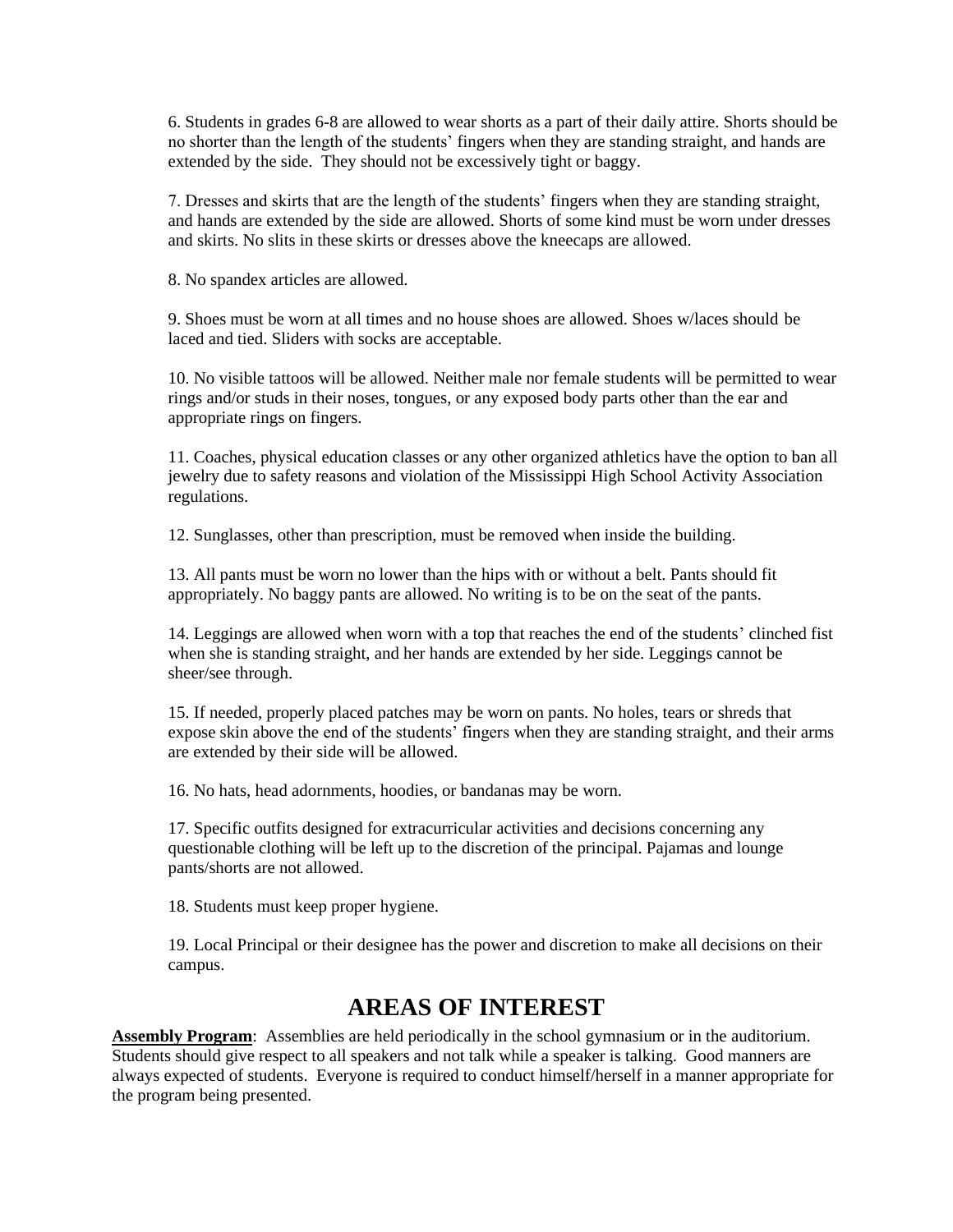**Care of Property**: School property is for the benefit and use of students. It is our desire that everyone will exhibit pride in helping to keep the buildings and furniture clean and in good repair. No one should write on school desks, walls, or doors. Any student who damages, defaces, or destroys school property will be punished, and the parents will be liable for all damages. Students should not be on school property before or after school hours unless involved in a school-sponsored activity. The school is not liable for any stolen or lost property; this includes wallets, phones, watches, money, etc.

#### **Checks**

The school offices will be happy to accept checks for the amount of workbooks, fees, etc. We will not be able to cash checks and provide change for students. Returned check must be cleared with cash, and then no other checks will be accepted. *All checks must include a working phone number.*

**Classroom Courtesies**: Students are to enter the classrooms quietly and orderly and are to be seated before the bell rings. Permission must be granted before talking or leaving the seat is allowed. Cooperation with the teacher and other students is necessary for a positive learning environment. Eating or drinking in the hallways or classrooms is prohibited. Water in containers with lids may be used if approve by the teacher.

**Fast Food**: In order to provide a healthy school lunch environment, parents are not allowed to bring students fast food for lunch.

**Hall Courtesies**: All traffic should keep to the right when changing classes and no unnecessary roughness will be tolerated. Students should cooperate with the custodians in keeping the hall free of dirt, paper, and other waste. Noise should be kept at a minimum at all times to show consideration for classes in progress.

**Insurance**: A low cost accident insurance policy is offered through the school. Each student will receive an insurance form at the beginning of the school year. All athletes and cheerleaders are required to take this policy if they are not covered by other insurance.

Lost and Found: All articles found in the school and on the campus should be turned in to the main office. It is strongly suggested that each student put his/her name in any outerwear worn to school. Each year, many jackets, sweaters, and coats are left at the school and go unclaimed. Lost and found is located in the gym.

**Medical**: It is of the utmost importance that student registration forms be filled out in full so that parents can be reached in case of an emergency. The school will not provide medication of any kind to students (this includes Tylenol and Advil). The school will not administer prescription medication to a student without a parent's signed permission sheet. Leave all prescription medication in its original container for distribution to student. Label all medications with the student's name, dosage, mode of administration, time interval and date of expiration. All students known to have diabetes should provide the school they are attending with a Diabetes Medical Management Plan and a Quick Reference Emergency Plan signed by their physician. These plans should be provided within the first week of school. See office for full details of requirements.

**Parent Portal:** Parents may register on-line at the parent connect website [\(www.desotocountyschools.org\)](http://www.desotocountyschools.org/) to check on their children's grades, attendance, and discipline.

**Prohibited Items**: The following items are not allowed on the Hernando Middle School campus: Students will face disciplinary actions if they bring any of these items to school. This list is not allinclusive. Headphones, Skateboards, Pillows, Bandannas, CD's, DVD's, Look-a-like drugs, Laser lights, Water Pistols, Electronic Equipment, Caps, Fireworks, Outside Drinks, Noise-making devices, Cigarette lighters, Matches, Blankets, Stuffed Animals, Gang Paraphernalia, Look-a-like weapons.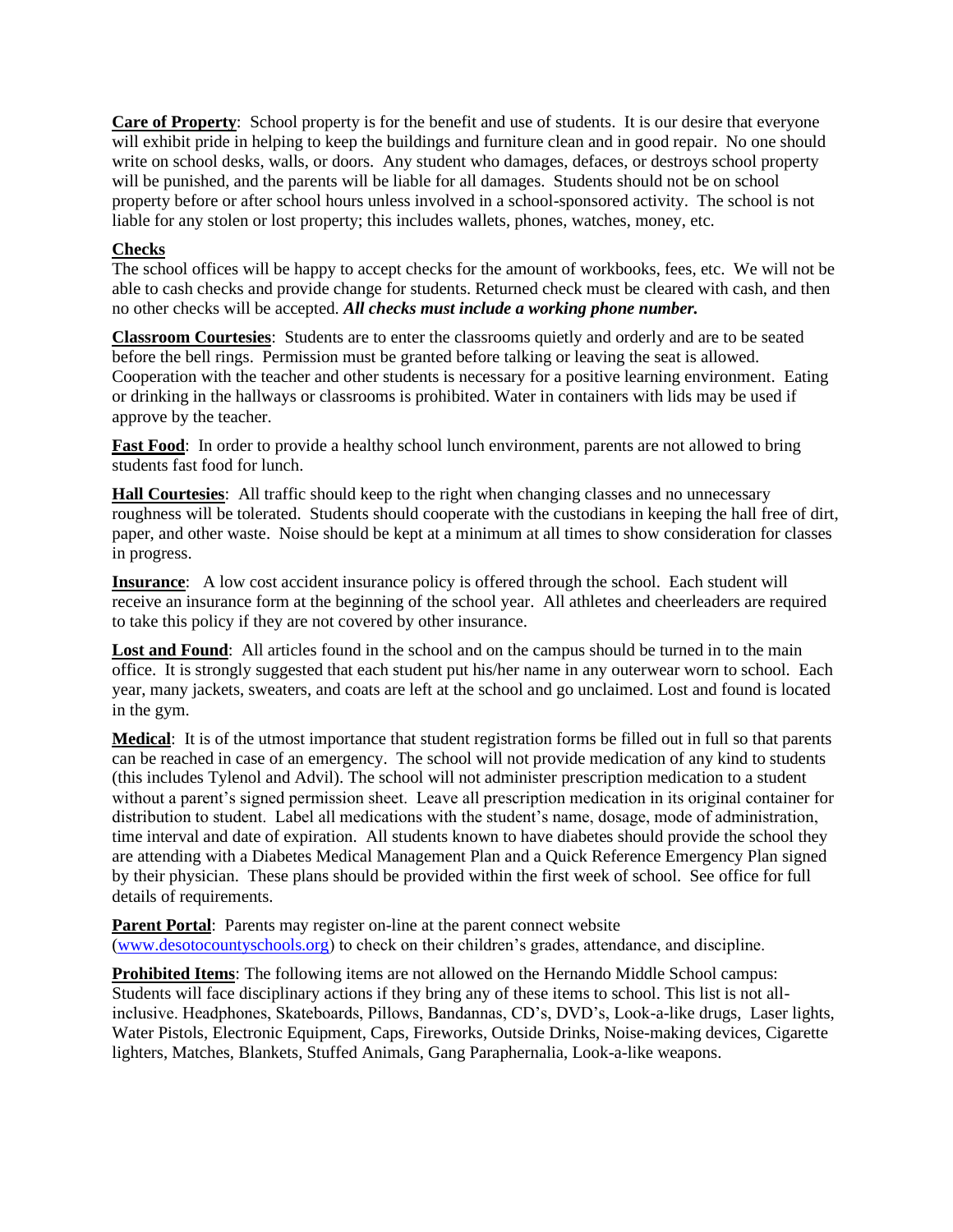#### **Replacements**

Netbook Replacement: The cost of the device (Contact Mr. Hurst if this happens) Charging Chord Replacement: \$50.00

**School Food Service**: Hernando Middle School serves lunch on a daily basis. Food Service will provide forms to students who wish to apply for federal assistance with their lunch. Free and reduced lunch is provided to those students who qualify. Please use mealpay through the [www.desotocoutnyschools.org](http://www.desotocoutnyschools.org/) to prepay for your child's lunch. Students may purchase extra food and milk.

**Student Complaints and Grievances**: Students have both the right and responsibility to express school related concerns and grievances to the administration. For the discussion and consideration of a grievance, any student or group of students should request a meeting time and place with a school principal. One faculty member of the student's choice may be present at such meetings. Such time and place will be designated upon request.

**School Hours**: The school opens at 6:50 a.m. and closes at 3:15 p.m. Students must leave the campus by 3:00 unless they are involved in a supervised activity.

**Telephone Use**: Students are to use the office telephone only in cases of real need, such as illness requiring a student to go home. Students will not be called from class to speak to a parent or to make a phone call to a parent. Due to the heavy volume of business in the school office it is requested that parents not call the school to have messages delivered to their children except in cases of emergency. Parents should try to make arrangements with their children before they come to school.

**Textbooks**: Textbooks are furnished by the DeSoto County School District. They are loaned to the student for the school year or until the student withdraws from school. Books are to be treated with care, and students are encouraged to use book covers. No writing is permitted in any textbook. Fines are assessed for misuse or loss of a book. It is advisable for students not to lend their textbooks to others.

# **SCHOOL SERVICES AND CLASSES OF SPECIAL INTEREST**

Counseling Services: Students and parents are encouraged to contact the school guidance counselors, who are available to help with a variety of student needs. Your counselor can provide information about subjects you need to take, about scheduling your classes, and about personal/social problems with which you need assistance.

Library Services: A full-time librarian is available to help students learn reference skills. The librarian encourages students to read and has books that should be of special interest to all students. Students should treat books with care so that others may enjoy them. Fines will be charged for damaged, lost, or late books.

Gifted Education Program: Each middle school has a gifted education program for the intellectually gifted in the 6th grade. Certified gifted education teachers focus on the areas of thinking skills, creativity, communication skills, research skills, and leadership skills. For specific information see the gifted education teachers or counselors.

Carnegie Units: Two Carnegie credits are given to  $8<sup>th</sup>$  grade students who successfully complete  $8<sup>th</sup>$  grade Math and Cyber Foundations. Mississippi Studies and World Geography both offer ½ credits.

Band: The band classes are open to all interested students in grades six, seven, and eight. Each student must make arrangements for the use of an instrument.

Music/Chorus: Music/chorus classes are open to all interested students in grades six, seven, and eight.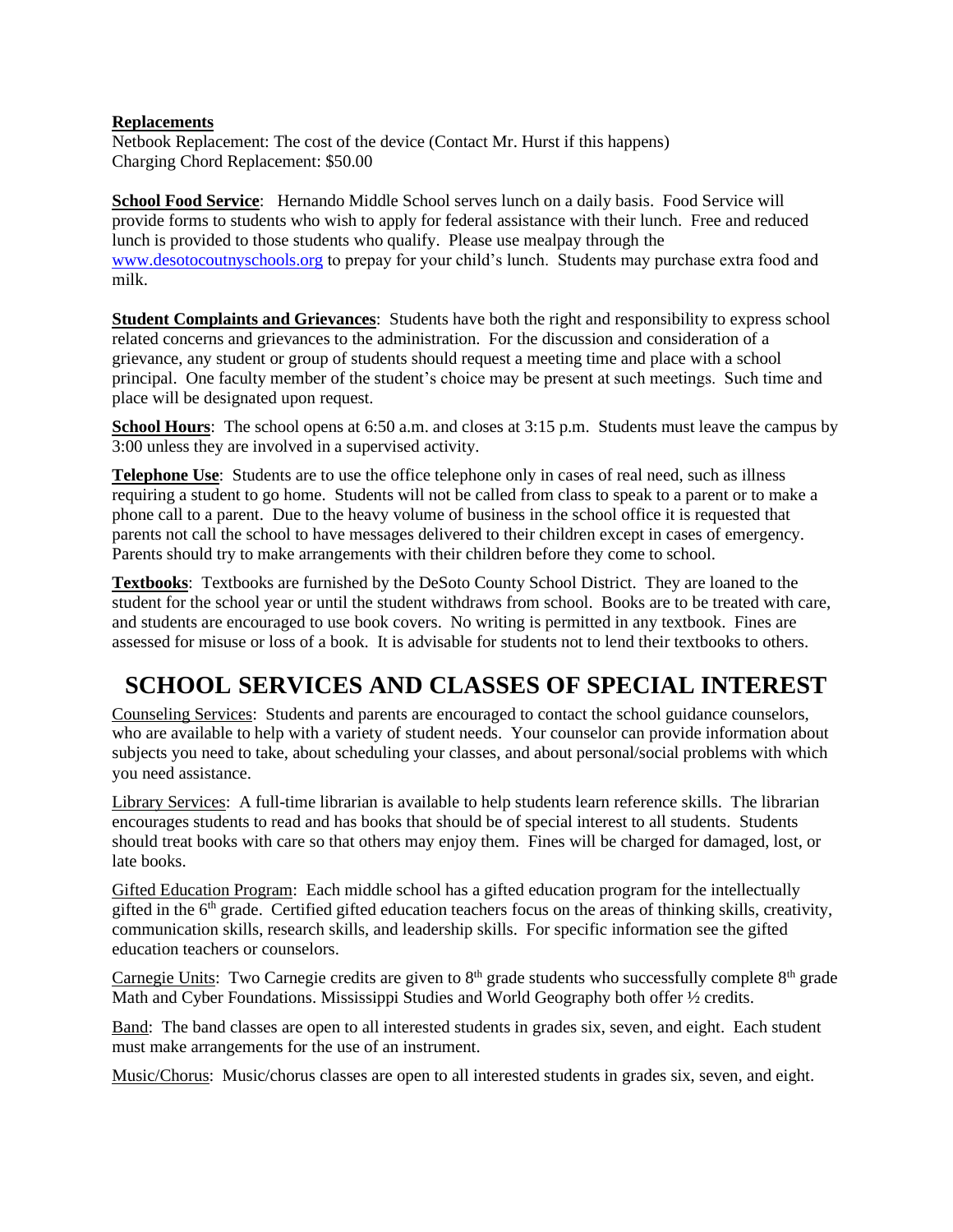Physical Education: In grades six, seven, and eight, physical education (PE) classes are available as elective courses. In these classes, students are introduced to a variety of sports such as soccer, volleyball, basketball, aerobics, football, and track. Students who are in the football, basketball, volleyball, and/or track classes must be able to participate in the games and meet which are held in the afternoon, at night, and on Saturday depending on the sport.

Cheerleading: Cheerleading squad members are selected from eligible sixth and seventh graders at the end of each academic year for the following year's squad. In addition to ability, those who are selected must have an overall "C" average and acceptable behavior both at school and in the community.

School Yearbooks: School yearbooks are published each year depicting every area of school life. Orders are taken for yearbooks during the fall for spring delivery.

Fellowship of Christian Students/Fellowship of Christian Athletes: The Fellowship of Christian Students (FCS) is a nondenominational organization. FCS membership is open to all students. It sponsors devotion one day a week for all students. FCS builds positive leadership through school and community service.

# **STUDENT RECOGNITION**

**Principal's List and Honor Roll:** To be on the Principal's List a student must earn all A's during a grading period. Students who earn A's and B's will be on the Honor Roll.

**National Junior Honor Society:** Honor Society students are selected each year from seventh and eighth grade students. The requirements are a cumulative 95 average in the four academic subjects (based on seventh grade end of the year averages): English, math, science, and social studies. Selection is also based on leadership, service, character, and citizenship.

### **SECTION 504**

Section 504 of the Rehabilitation Act of 1973 prohibits discrimination against persons with a disability in any program receiving federal financial assistance. No discrimination against any person with a disability will knowingly be permitted in any of the programs and practices of the school system.

## **DISTRICT ASSURANCE FOR CHILDREN WITH DISABILITY**

The Desoto County School District will provide a free appropriate public education to children ages three(3) through twenty(20), with a disability who, by reason thereof, need special education and, as appropriate, related services as defined under Part B of the Individuals with Disabilities Education Improvement Act of 2007(IDEA), Mississippi statutes, and the Mississippi Department of Education policies. A free appropriate public education will be provided to students with disabilities residing with the jurisdiction of the district and who are enrolled in the Desoto County School District. These services will be provided at no cost to the parent, meet the standards of the Mississippi State Board of Education as set forth in state policies and procedures, and in conformity with a student's Individualized Education Plan (IEP). Provision of a free appropriate public education will continue for a student with a disability through the school year in which a student reaches age twenty-one(21) if the student was enrolled in the district and was twenty(20) at the beginning of the school year.

## **ANTI-HARASSMENT POLICY**

In accordance with Title IX of the Education Amendments of 1972, no student in the DeSoto County School District shall be subject to sexual harassment.

It is the intent of the School Board to maintain an environment free from sexual harassment of any kind. Therefore, unwelcome sexual advances, request for sexual favors, and other verbal or physical conduct of a sexual nature amounting to or constituting harassment are prohibited. It shall be a violation of this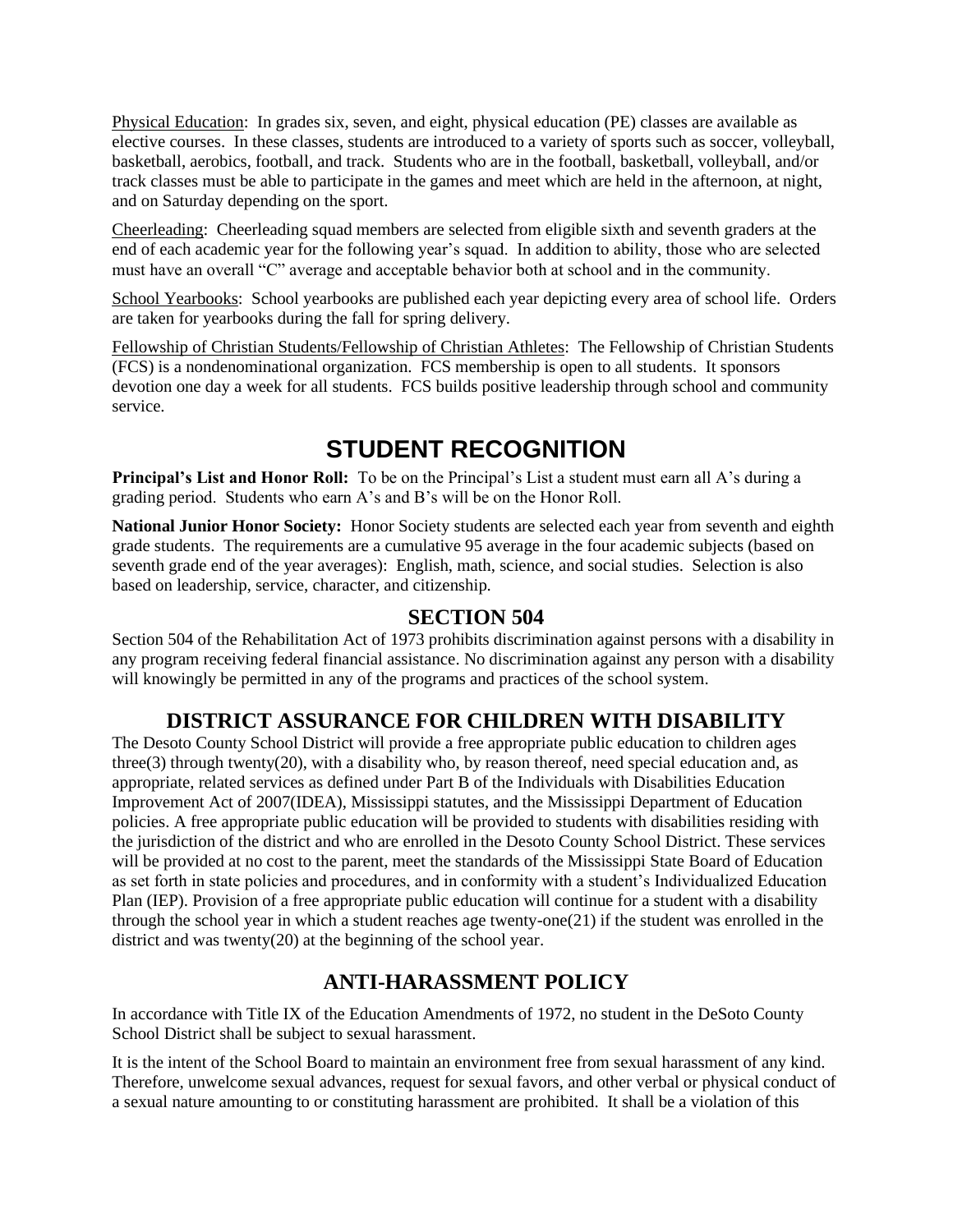policy for any student or employee to use sexual harassment toward any other student or employee. DeSoto County Schools will investigate all formal and informal, verbal and written complaints of sexual harassment.

An employee who is found to have used sexual harassment toward a student or another employee will be disciplined. (MS Code 37-9-59)\

## **Safety Announcement**

In an attempt to keep DeSoto County Schools safe for all students and staff, the following behaviors will not be tolerated:

- The use or possession of gang graffiti, gang drawings, gang dress or gang activity
- Distribution of illegal drugs, prescription drugs or any substance dangerous to students (distribution includes giving substances to students)

Students who openly defy this warning will be considered a threat to the safety of students and staff and suspended pending a disciplinary hearing. The student could be expelled from DeSoto County Schools

## **Gang Policy**

The DeSoto County School District prohibits gang activity, defined, hereinafter. Students who engage in gang activity will be subject to discipline pursuant to the District's Code of Discipline, up to and including expulsion.

A "gang" is defined as a group that initiates, advocates, or promotes illegal activities, activities that threaten the safety or well-being of persons or property on school grounds, or at supervised school functions, or activities that are harmful to the education process.

Prohibited "gang activity," includes, but is not limited to:

- 1. Soliciting students to become gang members;
- 2. Participating in gang initiation or other gang ceremonies;
- 3. Deliberately wearing, displaying, or possessing prohibited gang symbols;
- 4. Engaging in gang-related violence or threats of violence;

5. Threatening others, including threats by brandishing a weapon or a replica of a weapon on school campuses, or a supervised school functions; or

6. Engaging in any behavior undertaken in such a manner as to be reasonably likely to incite violence or endanger persons or property.

Prohibited "gang symbols" may include, any type of clothing decoration, jewelry, patches, bandanas, gang names, depiction of gang signs or symbols, and/or body signals/movement which is recognized as denoting a gang or is a sign, signal or movement utilized in connection with gang communications, including but not limited to those appearing with "Gang Awareness" pamphlet found in school board policy JDCA that is located on the district website [www.desotocountyschools.org.](http://www.desotocountyschools.org/) School officials will keep a booklet containing known "gang symbols" in each school office. Students and parents who may have questions regarding this policy should contact the school principal for further clarification of any part of the policy.

## **Addition Rules**

- 1. Fast Food is not allowed in building!
- 2. Only bottled water or refillable water bottles are allowed.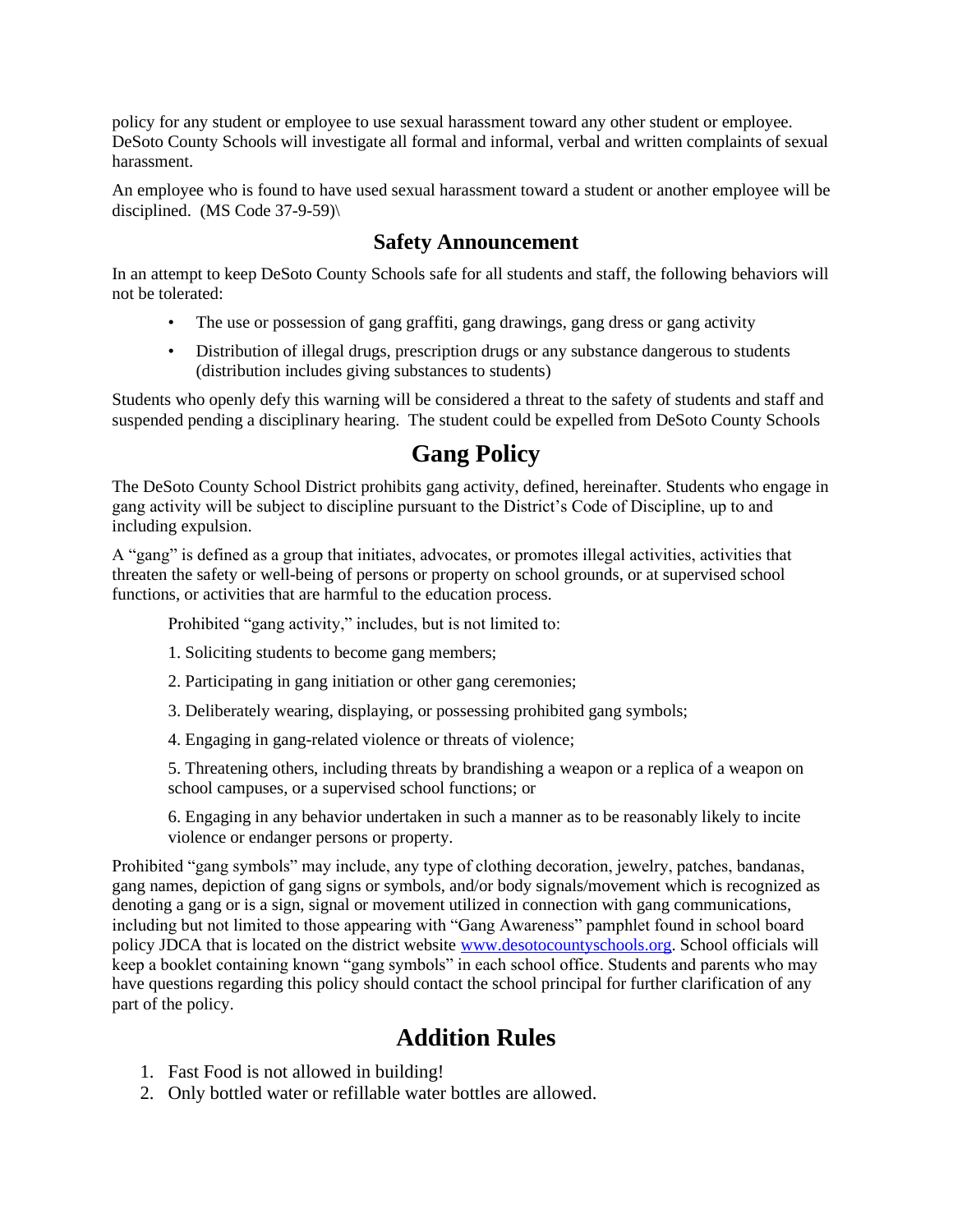3. Glass bottles, energy drinks, coffee and caffeine enhanced drinks are not permitted.

#### **Destruction of Restrooms and/or School Property**

Students caught vandalizing school property will receive an automatic school suspension and will have to attend a disciplinary hearing. Students could face up to 30 days at the Desoto County Alternative Center.

### **NONDISCRIMIINATORY STATEMENT**

The Desoto County School District does not discriminate on the basis of race, color, national origin, sex, disability, or age in its programs and activities and provides equal access to the Boy Scouts and other designated youth groups. For questions regarding discriminatory practices please call Central Services at 662-429-4154

#### **DeSoto County Schools School Calendar**

August 1, 2022 Teachers' First Day August 4, 2022 Students' First Day September 5, 2022 Labor Day Holiday October 10, 2022 Fall Break Nov. 21,– Nov. 25, 2022 Thanksgiving Holidays December 16, 2022 End of First Semester Dec. 19, - Jan. 2, 2023 Christmas Holidays January 5, 2023 **Students Return** Mar. 13, - Mar. 17, 2023 Spring Break Holidays April 7, 2023 Good Friday Holiday April 10, 2023 **Easter Holiday** May 24, 2023 **Students' Last Day** May 25, 2023 Teachers' Last Day

Jan. 3, 2023 – Jan. 4, 2023 Staff Development Days (Teachers Return) January 16, 2023 Martin Luther King, Jr Holiday February 17, 2023 Staff Development Day (Student Holiday) February 20, 2023 President's Day Holiday (All)

> TENTATIVE MAKEUP DAYS: February 17th, April 10th, and May 25th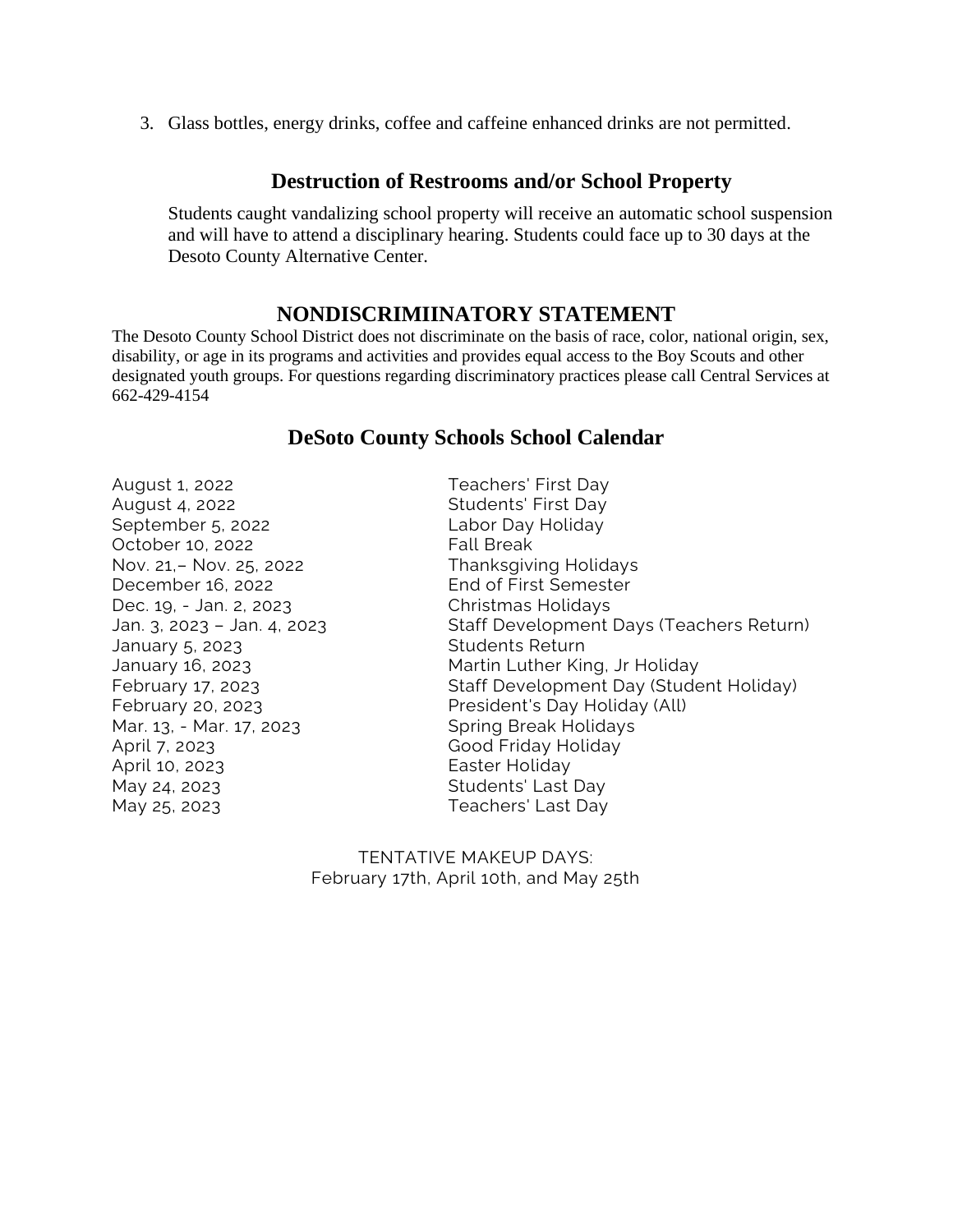#### Dear Parents,

We would like to take this opportunity to thank you for all that you do to make Hernando Middle School a success. We hope your child will have a great school year. This handbook contains rules, regulations, discipline codes, and many other aspects that pertain to you and your child throughout the school year. Students are to keep these handbooks with them at all times during the day. The handbook also serves as a way for teachers to communicate with parents. Please make sure that you and your child take time to read through this handbook and sign the form below stating that you have read and understand the entire handbook and its rules and return it to the student's homeroom teacher. Note, certain policies and procedures are subject to change. Any changes that occur will be communicated. We thank you in advance for your assistance in this matter.

Sincerely,

Hernando Middle School Faculty/Staff

I, \_\_\_\_\_\_\_\_\_\_\_\_\_\_\_\_\_\_\_\_\_\_\_\_\_, the parent/legal guardian of \_\_\_\_\_\_\_\_\_\_\_\_\_\_\_\_\_\_\_\_\_\_\_\_\_ (Print Name) (Print Name) have read and understand ALL the policies, procedures, and guidelines in the Hernando Middle School student handbook issued to my child.

*Student's Signature Date*

*Parent/Guardian Signature Date*

#### **DESOTO COUNTY SCHOOLS SAFETY ANNOUNCEMENT**

In an attempt to keep DeSoto County Schools safe for all students and staff, the following behaviors will not be tolerated:

• The use of possession of gang graffiti, gang drawings, gang writings, gang dress, or gang activity.

• Distribution of illegal drugs, prescription drugs, or substances dangerous to students (Distribution includes giving substances to students)

• Students involved in the above activities will be suspended for a period of no less than three (3) days, have a disciplinary hearing and may be expelled.

*Parent/Guardian Signature Date* 

\_\_\_\_\_\_\_\_\_\_\_\_\_\_\_\_\_\_\_\_\_\_\_\_\_\_\_\_\_\_\_\_\_\_\_\_ \_\_\_\_\_\_\_\_\_\_\_\_\_\_\_\_\_\_

\_\_\_\_\_\_\_\_\_\_\_\_\_\_\_\_\_\_\_\_\_\_\_\_\_\_\_\_\_\_\_\_ \_\_\_\_\_\_\_\_\_\_\_\_\_\_

\_\_\_\_\_\_\_\_\_\_\_\_\_\_\_\_\_\_\_\_\_\_\_\_\_\_\_\_\_\_\_\_ \_\_\_\_\_\_\_\_\_\_\_\_\_\_